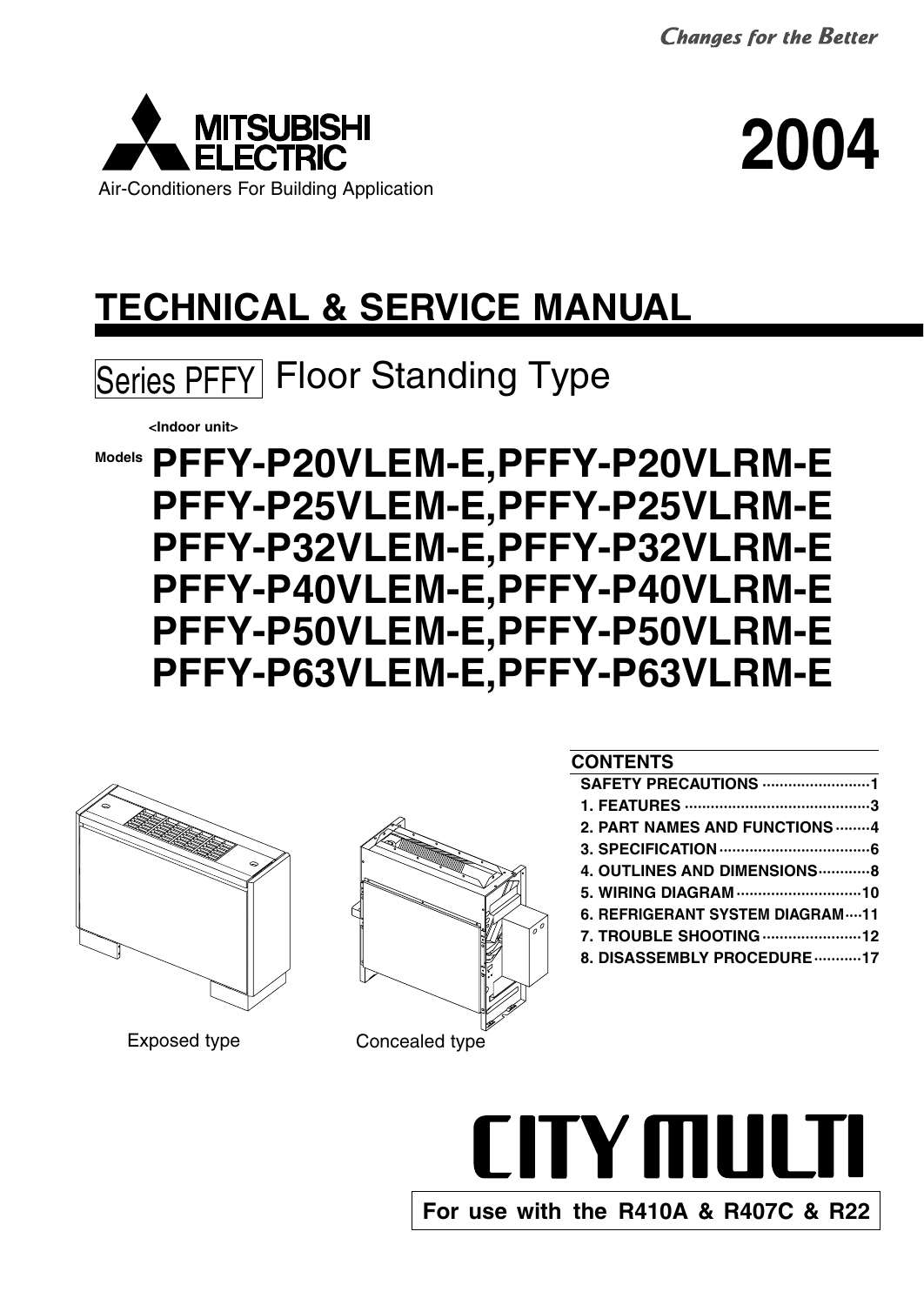# **SAFETY PRECAUTIONS**

# **1. Before installation and electric work**

- **Before installing the unit, make sure you read all the "Safety precautions".**
- **Fig. 3** The "Safety precautions" provide very important **points regarding safety. Make sure you follow them.**
- $\blacktriangleright$  This equipment may cause the adverse effect on the **same supply system.**
- Please report to or take consent by the supply au**thority before connection to the system.**

# **Symbols used in the text**

## **Warning:**

**Describes precautions that should be observed to prevent danger of injury or death to the user.**

### **△Caution:**

**Describes precautions that should be observed to prevent damage to the unit.**

# **Symbols used in the illustrations**

 $\bigcirc$  : Indicates an action that must be avoided.

- : Indicates that important instructions must be followed.
- : Indicates a part which must be grounded.
- **A:** Indicates that caution should be taken with rotating parts. (This symbol is displayed on the main unit label.) < Color: Yellow>
- $\sqrt{\hat{A}}$ : Beware of electric shock (This symbol is displayed on the main unit label.) <Color: Yellow>

### **Warning: Carefully read the labels affixed to the main unit.**

# **Warning:**

- **• Ask the dealer or an authorized technician to install the air conditioner.**
	- Improper installation by the user may result in water leakage, electric shock, or fire.
- **• Install the air unit at a place that can withstand its weight.**
	- Inadequate strength may cause the unit to fall down, resulting in injuries.
- **• Use the specified cables for wiring. Make the connections securely so that the outside force of the cable is not applied to the terminals.**

- Inadequate connection and fastening may generate heat and cause a fire.

- **and install the unit at the specified place. • Prepare for typhoons and other strong winds and earthquakes**
	- Improper installation may cause the unit to topple and result in injury.
- **• Always use an air cleaner, humidifier, electric heater, and other accessories specified by Mitsubishi Electric.**
	- Ask an authorized technician to install the accessories. Improper installation by the user may result in water leakage, electric shock, or fire.
- **• Never repair the unit. If the air conditioner must be repaired, consult the dealer.**
	- If the unit is repaired improperly, water leakage, electric shock, or fire may result.
- **• Do not touch the heat exchanger fins.** - Improper handling may result in injury.
- **• If refrigerant gas leaks during installation work, ventilate the room.**
	- If the refrigerant gas comes into contact with a flame, poisonous gases will be released.
- **• Install the air conditioner according to this Installation Manual.** - If the unit is installed improperly, water leakage, electric shock, or fire may result.
- **• Have all electric work done by a licensed electrician according to "Electric Facility Engineering Standard" and "Interior Wire Regulations"and the instructions given in this manual and always use a special circuit.**
	- If the power source capacity is inadequate or electric work is performed improperly, electric shock and fire may result.
- **• Keep the electric parts away from water (washing water etc.).** - It might result in electric shock, catching fire or smoke.
- **• Securely install the cover of control box and the panel.**
- If the cover and panel are not installed properly,dust or water may enter the outdoor unit and fire or electric shock may result.
- **• When installing and moving the air conditioner to another site, do not charge the it with a refrigerant different from the refrigerant specified on the unit.**
- If a different refrigerant or air is mixed with the original refrigerant, the refrigerant cycle may malfunction and the unit may be damaged.
- **• If the air conditioner is installed in a small room, measures must be taken to prevent the refrigerant concentration from exceeding the safety limit even if the refrigerant should leak.**
	- Consult the dealer regarding the appropriate measures to prevent the safety limit from being exceeded. Should the refrigerant leak and cause the safety limit to be exceeded, hazards due to lack of oxygen in the room could result.
- **• When moving and reinstalling the air conditioner, consult the dealer or an authorized technician.**
	- If the air conditioner is installed improperly, water leakage, electric shock, or fire may result.
- **• After completing installation work, make sure that refrigerant gas is not leaking.**
	- If the refrigerant gas leaks and is exposed to a fan heater, stove, oven, or other heat source, it may generate noxious gases.
- **• Do not reconstruct or change the settings of the protection devices.**
	- If the pressure switch, thermal switch, or other protection device is shorted and operated forcibly, or parts other than those specified by Mitsubishi Electric are used, fire or explosion may result.
- **• To dispose of this product, consult your dealer.**
- **• Do not use a leak detection additive.**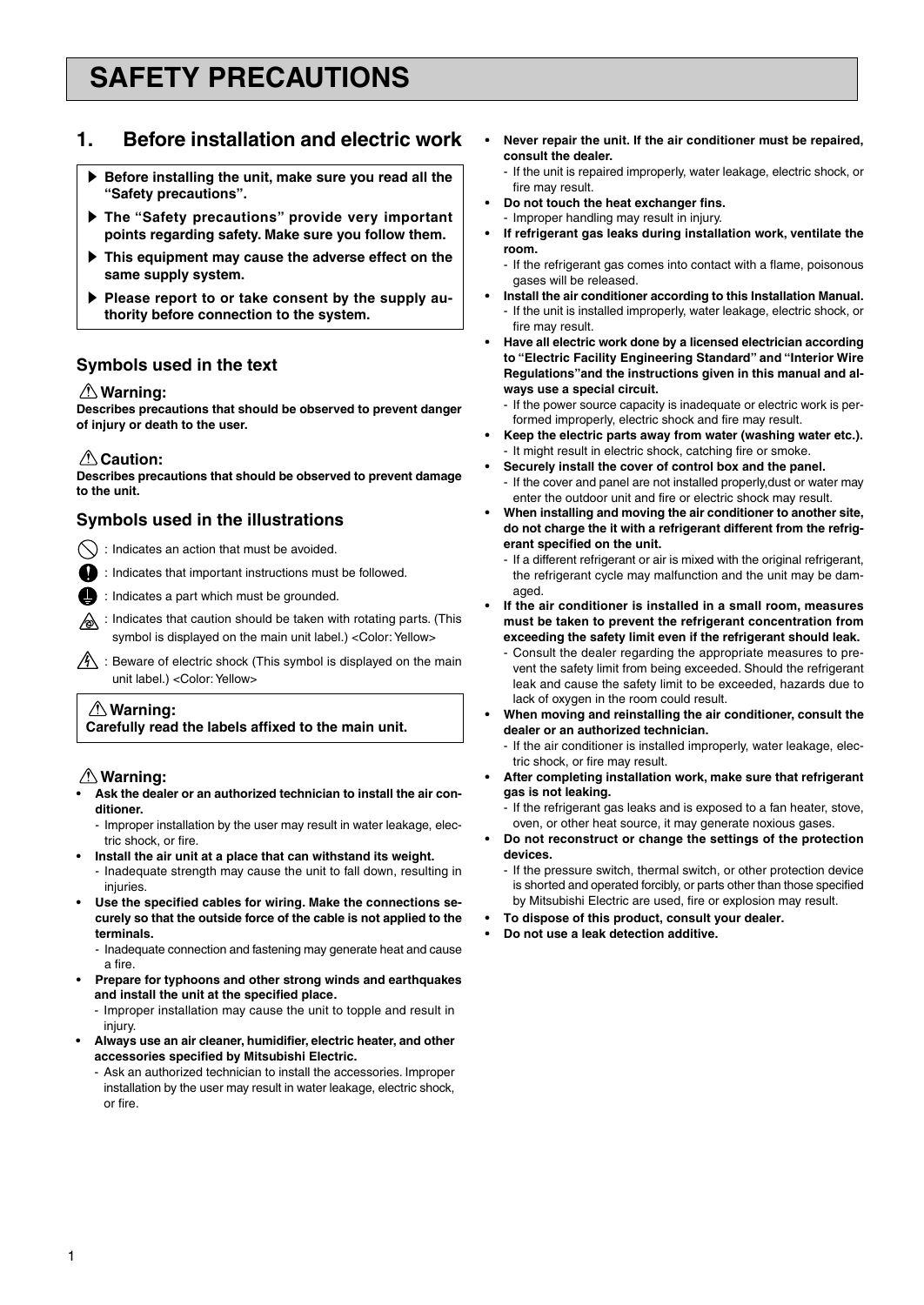# **2. Precautions for devices that use R410A or R407C refrigerant**

### **Caution:**

- **• Do not use the existing refrigerant piping.**
- The old refrigerant and refrigerator oil in the existing piping contains a large amount of chlorine which may cause the refrigerator oil of the new unit to deteriorate.
- **• Use refrigerant piping made of C1220 (Cu-DHP) phosphorus deoxidized copper as specified in the \*JIS H3300 "Copper and copper alloy seamless pipes and tubes ". In addition, be sure that the inner and outer surfaces of the pipes are clean and free of hazardous sulphur, oxides, dust/dirt, shaving particles, oils, moisture, or any other contaminant.**
	- Contaminants on the inside of the refrigerant piping may cause the refrigerant residual oil to deteriorate.
	- \*JIS: Japanese Industrial Standard
- **• Store the piping to be used during installation indoors and keep both ends of the piping sealed until just before brazing. (Store elbows and other joints in a plastic bag.)**
	- If dust, dirt, or water enters the refrigerant cycle, deterioration of the oil and compressor trouble may result.
- **• Use ester oil, ether oil or alkylbenzene (small amount) as the refrigerator oil to coat flares and flange connections.**
	- The refrigerator oil will degrade if it is mixed with a large amount of mineral oil.
- **• Use liquid refrigerant to fill the system.**
	- If gas refrigerant is used to seal the system, the composition of the refrigerant in the cylinder will change and performance may drop.
- **• Do not use a refrig erant other than R410A or R407C.**
	- If another refrigerant (R22, etc.) is used, the chlorine in the refrigerant may cause the refrigerator oil to deteriorate.
- **• Use a vacuum pump with a reverse flow check valve..** - The vacuum pump oil may flow back into the refrigerant cycle and cause the refrigerator oil to deteriorate.
- **• Do not use the following tools that are used with conventional refrigerants.**

**(Gauge manifold, charge hose, gas leak detector, reverse flow check valve, refrigerant charge base, vacuum gauge, refrigerant recovery equipment)**

- If the conventional refrigerant and refrigerator oil are mixed in the R410A or R407C, the refrigerant may deteriorated.
- If water is mixed in the R410A or R407C, the refrigerator oil may deteriorate.
- Since R410A or R407C does not contain any chlorine, gas leak detectors for conventional refrigerants will not react to it.
- **• Do not use a charging cylinder.**
- Using a charging cylinder may cause the refrigerant to deteriorate.
- **• Be especially careful when managing the tools.**
- If dust, dirt, or water gets in the refrigerant cycle, the refrigerant may deteriorate.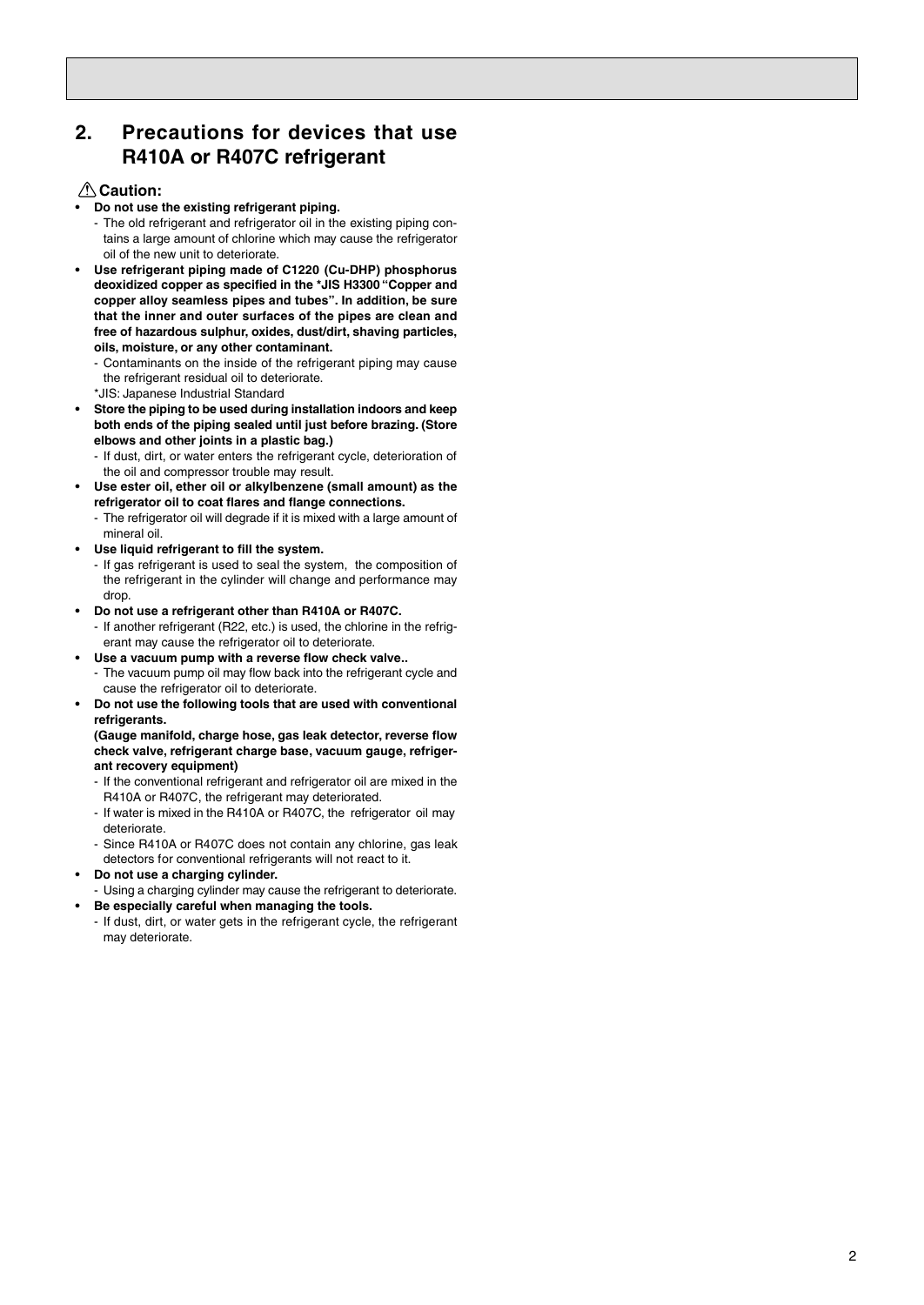# **1 FEATURES**

# **Series PFFY Floor Standing Type**





Exposed type **Concealed** type

| <b>Models</b>                 | <b>Cooling capacity/Heating capacity</b> |
|-------------------------------|------------------------------------------|
|                               | kW                                       |
| PFFY-P20VLEM-E,PFFY-P20VLRM-E | 2.2/2.5                                  |
| PFFY-P25VLEM-E,PFFY-P25VLRM-E | 2.8/3.2                                  |
| PFFY-P32VLEM-E,PFFY-P32VLRM-E | 3.6/4.0                                  |
| PFFY-P40VLEM-E,PFFY-P40VLRM-E | 4.5/5.0                                  |
| PFFY-P50VLEM-E,PFFY-P50VLRM-E | 5.6/6.3                                  |
| PFFY-P63VLEM-E,PFFY-P63VLRM-E | 7.1/8.0                                  |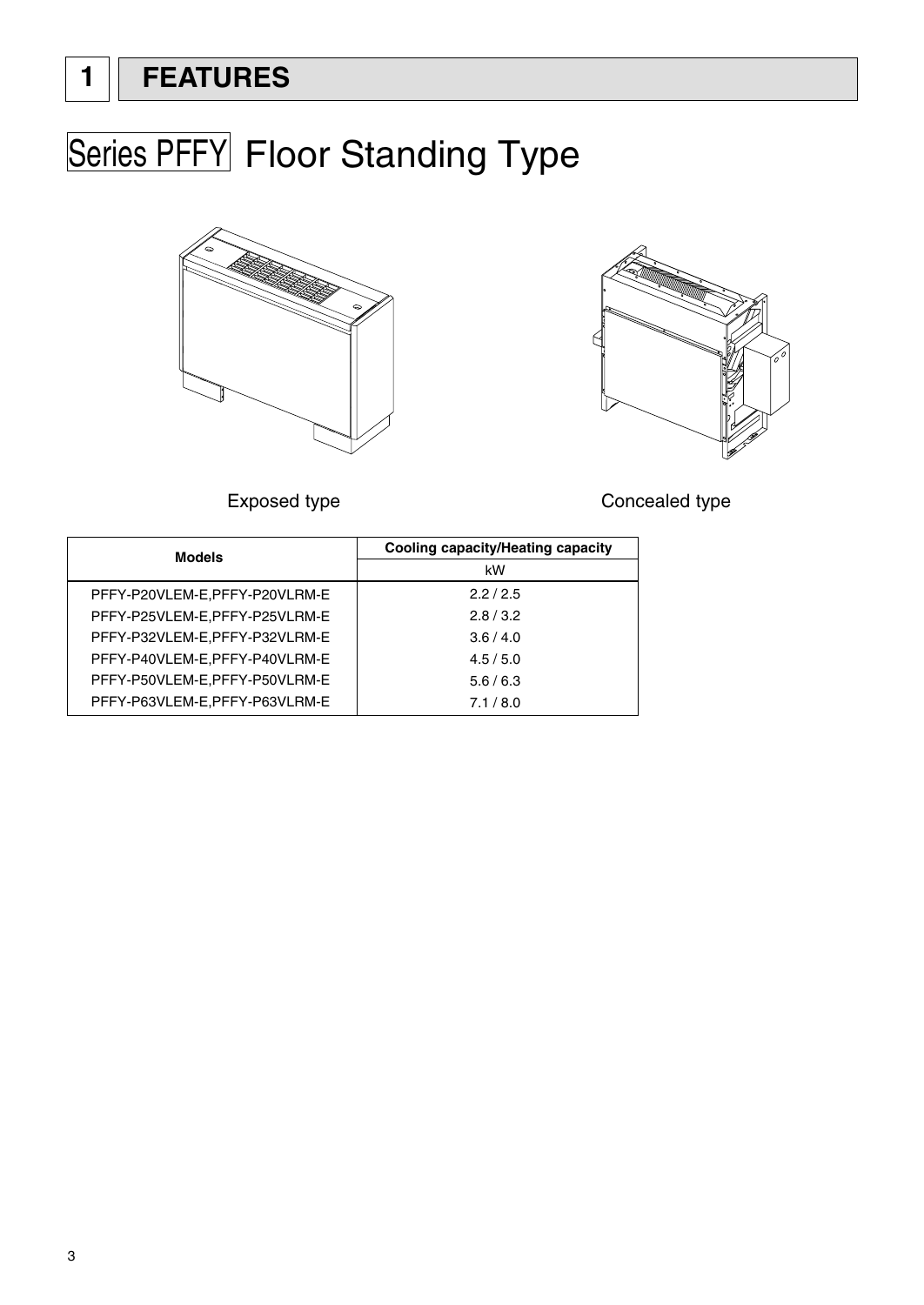# **2 PART NAMES AND FUNCTIONS**

## ● **Indoor (Main) Unit**



● **Remote** 

**controller [PAR-20MAA]**



# **[Operation buttons]**

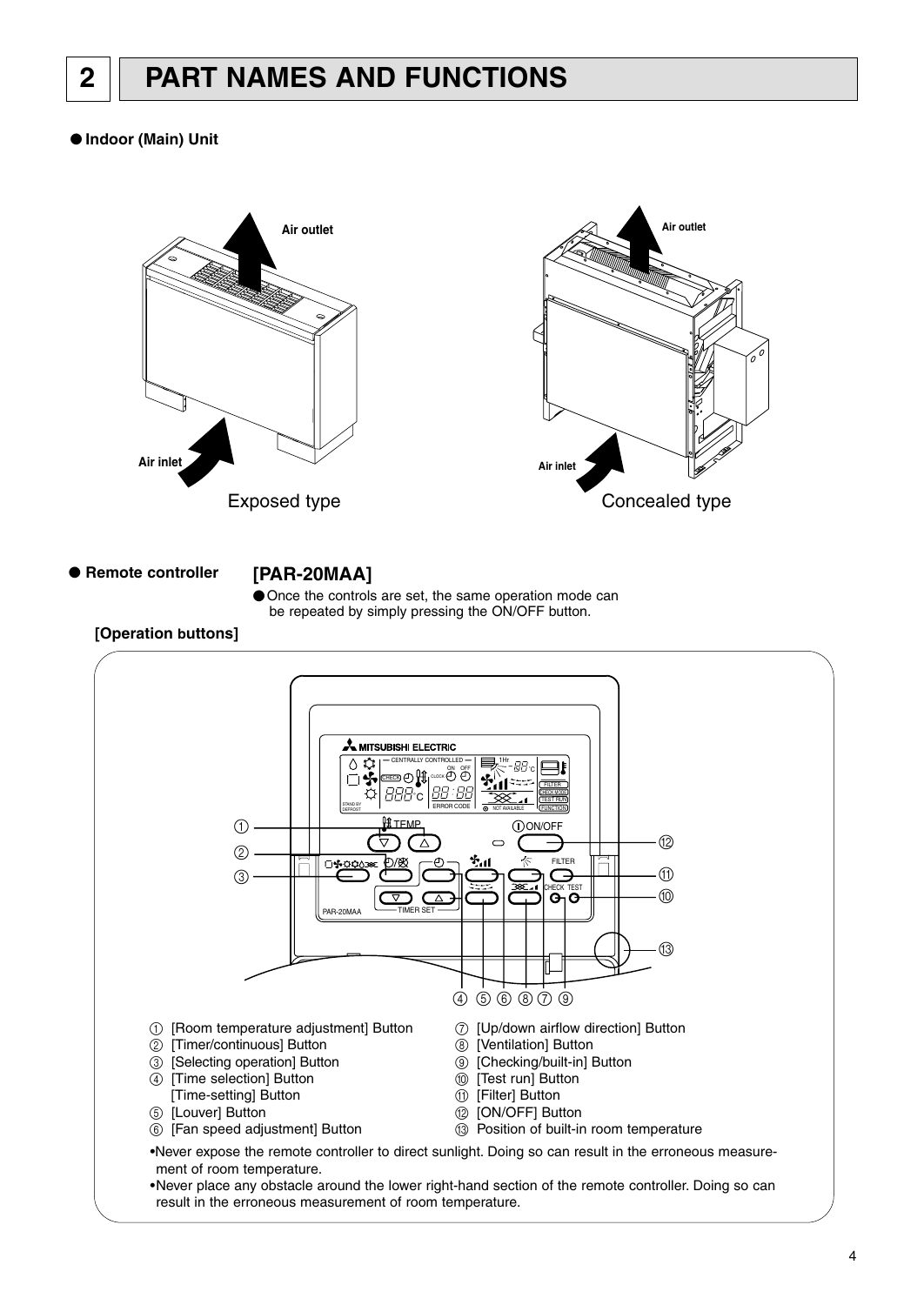# **[Display]**

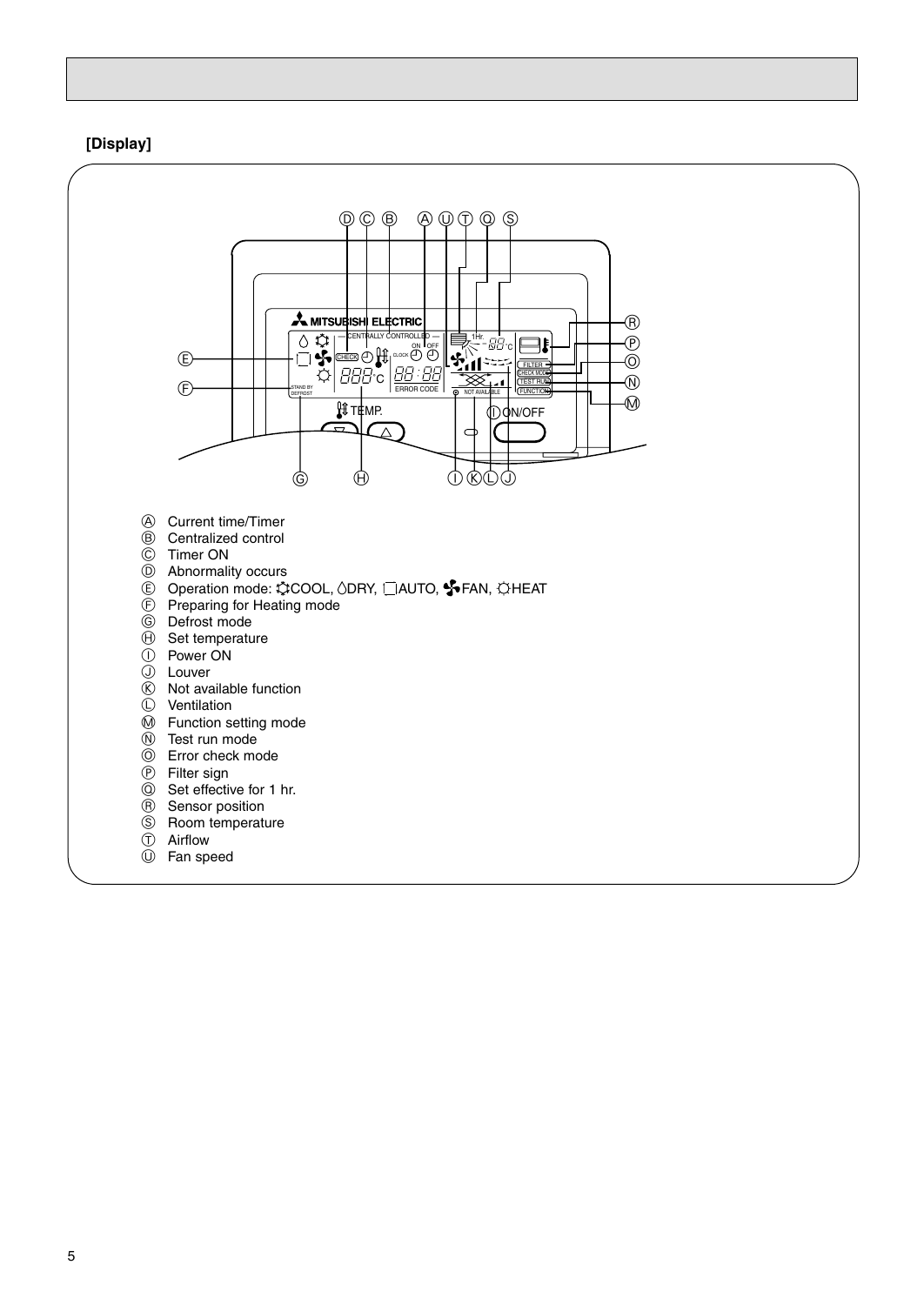# **3 SPECIFICATION**

# **3-1. Specification**

| Item                 | Model                                                                                                     |            | PFFY-P20<br><b>VLEM-E</b>                   |                                                                                                 | PFFY-P25<br><b>VLEM-E</b> |               |                             | PFFY-P32<br><b>VLEM-E</b>                      |                            | PFFY-P40<br><b>VLEM-E</b> |                                   | PFFY-P50<br>VLEM-E               |         | PFFY-P63<br>VLEM-E |        |
|----------------------|-----------------------------------------------------------------------------------------------------------|------------|---------------------------------------------|-------------------------------------------------------------------------------------------------|---------------------------|---------------|-----------------------------|------------------------------------------------|----------------------------|---------------------------|-----------------------------------|----------------------------------|---------|--------------------|--------|
| Power source         | Voltage                                                                                                   | $\sim$ V   |                                             | 220-240 208-230 220-240 208-230 220-240 208-230 220-240 208-230 220-240 208-230 220-240 208-230 |                           |               |                             |                                                |                            |                           |                                   |                                  |         |                    |        |
|                      | Frequency                                                                                                 | Hz         | 50                                          | 60                                                                                              | 50                        | 60            | 50                          | 60                                             | 50                         | 60                        | 50                                | 60                               | 50      | 60                 |        |
|                      | Cooling capacity                                                                                          | kW         |                                             | 2.2                                                                                             |                           | 2.8           |                             | 3.6                                            |                            | 4.5                       |                                   | 5.6                              |         | 7.1                | Note:1 |
|                      | Heating capacity                                                                                          | kW         |                                             | 2.5                                                                                             |                           | 3.2           |                             | 4.0                                            |                            | 5.0                       |                                   | 6.3                              |         | 8.0                | Note:1 |
| Power consumption    | Cooling                                                                                                   | kW         | 0.04                                        | 0.06                                                                                            | 0.04                      | 0.06          | 0.06                        | 0.07                                           | 0.065                      | 0.075                     | 0.085                             | 0.09                             | 0.10    | 0.11               |        |
|                      | Heating                                                                                                   | kW         | 0.04                                        | 0.06                                                                                            | 0.04                      | 0.06          | 0.06                        | 0.07                                           | 0.065                      | 0.075                     | 0.085                             | 0.09                             | 0.10    | 0.11               |        |
| Current              | Cooling                                                                                                   | A          | 0.19                                        | 0.25                                                                                            | 0.19                      | 0.25          | 0.29                        | 0.30                                           | 0.32                       | 0.33                      | 0.40                              | 0.41                             | 0.46    | 0.47               |        |
|                      | Heating                                                                                                   | А          | 0.19                                        | 0.25                                                                                            | 0.19                      | 0.25          | 0.29                        | 0.30                                           | 0.32                       | 0.33                      | 0.40                              | 0.41                             | 0.46    | 0.47               |        |
|                      | External finish (Munsel No.)                                                                              |            |                                             |                                                                                                 |                           |               |                             | Galvanized steel plate (5Y 8/1)                |                            |                           |                                   |                                  |         |                    |        |
|                      | Height                                                                                                    | mm         |                                             |                                                                                                 |                           |               |                             |                                                | 630                        |                           |                                   |                                  |         |                    |        |
| Dimension            | Width                                                                                                     | mm         |                                             |                                                                                                 | 1050                      |               |                             |                                                | 1170                       |                           |                                   |                                  | 1410    |                    |        |
|                      | Depth                                                                                                     | mm         |                                             |                                                                                                 |                           |               |                             |                                                | 220                        |                           |                                   |                                  |         |                    |        |
|                      | Net weight                                                                                                | kg         | 23                                          |                                                                                                 | 23                        |               |                             | 25                                             |                            | 26                        |                                   | 30                               |         | 32                 |        |
|                      | Heat exchanger                                                                                            |            |                                             |                                                                                                 |                           |               |                             | Cross fin( Alminium plate fin and copper tube) |                            |                           |                                   |                                  |         |                    |        |
|                      | Type                                                                                                      |            |                                             |                                                                                                 |                           | Sirocco fanX1 |                             |                                                |                            |                           |                                   | Sirocco fanX2                    |         |                    |        |
| Fan                  | Airflow rate (Low-High)                                                                                   | $m^3/m$ in |                                             | $5.5 - 6.5$                                                                                     |                           | $5.5 - 6.5$   |                             | $7.0 - 9.0$                                    |                            | $9.0 - 11.0$              |                                   | 12.0-14.0                        |         | 12.0-15.5          | Note:2 |
|                      | External static pressure                                                                                  | Pa         |                                             |                                                                                                 |                           |               |                             |                                                | $\Omega$                   |                           |                                   |                                  |         |                    |        |
| Motor                | Type                                                                                                      |            |                                             |                                                                                                 |                           |               |                             | Single phase induction motor                   |                            |                           |                                   |                                  |         |                    |        |
|                      | Output                                                                                                    | kW         |                                             | 0.015                                                                                           |                           | 0.015         |                             | 0.018                                          |                            | 0.030                     |                                   | 0.035                            |         | 0.050              |        |
|                      | Air filter                                                                                                |            |                                             | PP Honeycomb fabric                                                                             |                           |               |                             |                                                |                            |                           |                                   |                                  |         |                    |        |
| Refrigerant          | Gas(Flare)                                                                                                | mm         |                                             | ø 12.7                                                                                          |                           |               |                             |                                                |                            |                           | ø12.7(R410A)<br>ø15.88(R22,R407C) |                                  | ø 15.88 |                    |        |
| pipe dimension       |                                                                                                           |            |                                             |                                                                                                 |                           |               |                             |                                                |                            | ø6.35(R410A)              |                                   |                                  |         |                    |        |
|                      | Liquid(Flare)                                                                                             | mm         |                                             | Ø 6.35                                                                                          |                           |               |                             |                                                | ø 9.52<br>ø9.52(R22,R407C) |                           |                                   |                                  |         |                    |        |
|                      | Drain pipe dimension                                                                                      |            |                                             | Accessory hose (top end:20)                                                                     |                           |               |                             |                                                |                            |                           |                                   |                                  |         |                    |        |
| Noise level          | (Low-High)                                                                                                |            |                                             | 34-40<br>40-46<br>35-40<br>38-43                                                                |                           |               |                             |                                                |                            |                           | Note:2                            |                                  |         |                    |        |
|                      | Model                                                                                                     |            | PFFY-P20                                    |                                                                                                 |                           | PFFY-P25      |                             | PFFY-P32                                       |                            | PFFY-P40                  |                                   | PFFY-P50                         |         | PFFY-P63           |        |
| Item                 |                                                                                                           |            |                                             | <b>VLRM-E</b>                                                                                   |                           | <b>VLRM-E</b> |                             | <b>VLRM-E</b>                                  |                            | VLRM-E                    |                                   | VLRM-E                           |         | VLRM-E             |        |
|                      | Voltage                                                                                                   | $\sim$ V   |                                             | 220-240 208-230 220-240 208-230 220-240 208-230 220-240 208-230 220-240 208-230 220-240 208-230 |                           |               |                             |                                                |                            |                           |                                   |                                  |         |                    |        |
| Power source         | Frequency                                                                                                 | Hz         | 50                                          | 60                                                                                              | 50                        | 60            | 50                          | 60                                             | 50                         | 60                        | 50                                | 60                               | 50      | 60                 |        |
|                      | Cooling capacity                                                                                          | kW         |                                             | 2.2                                                                                             |                           | 2.8           |                             | 3.6                                            |                            | 4.5                       |                                   | 5.6                              |         | 7.1                | Note:1 |
|                      | Heating capacity                                                                                          | kW         |                                             | 2.5                                                                                             |                           | 3.2           |                             | 4.0                                            |                            | 5.0                       |                                   | 6.3                              |         | 8.0                | Note:1 |
|                      | Cooling                                                                                                   | kW         | 0.04                                        | 0.06                                                                                            | 0.04                      | 0.06          | 0.06                        | 0.07                                           | 0.065                      | 0.075                     | 0.085                             | 0.09                             | 0.10    | 0.11               |        |
| Power consumption    | Heating                                                                                                   | kW         | 0.04                                        | 0.06                                                                                            | 0.04                      | 0.06          | 0.06                        | 0.07                                           | 0.065                      | 0.075                     | 0.085                             | 0.09                             | 0.10    | 0.11               |        |
| Current              | Cooling                                                                                                   | А          | 0.19                                        | 0.25                                                                                            | 0.19                      | 0.25          | 0.29                        | 0.30                                           | 0.32                       | 0.33                      | 0.40                              | 0.41                             | 0.46    | 0.47               |        |
|                      | Heating                                                                                                   | A          | 0.19                                        | 0.25                                                                                            | 0.19                      | 0.25          | 0.29                        | 0.30                                           | 0.32                       | 0.33                      | 0.40                              | 0.41                             | 0.46    | 0.47               |        |
|                      | External finish (Munsel No.)                                                                              |            |                                             |                                                                                                 |                           |               |                             | Galvanized steel plate                         |                            |                           |                                   |                                  |         |                    |        |
|                      | Height                                                                                                    | mm         | 639                                         |                                                                                                 |                           |               |                             |                                                |                            |                           |                                   |                                  |         |                    |        |
| Dimension            | Width                                                                                                     | mm         |                                             | 886<br>1006<br>1246                                                                             |                           |               |                             |                                                |                            |                           |                                   |                                  |         |                    |        |
|                      | Depth                                                                                                     | mm         |                                             |                                                                                                 |                           |               |                             |                                                | 220                        |                           |                                   |                                  |         |                    |        |
|                      | Net weight                                                                                                | kg         | 18.5                                        |                                                                                                 | 18.5                      |               |                             | 20                                             |                            | 21                        |                                   | 25                               |         | 27                 |        |
|                      | Heat exchanger                                                                                            |            |                                             |                                                                                                 |                           |               |                             | Cross fin( Alminium plate fin and copper tube) |                            |                           |                                   |                                  |         |                    |        |
|                      | Type                                                                                                      |            |                                             |                                                                                                 |                           | Sirocco fanX1 |                             |                                                |                            |                           |                                   | Sirocco fanX2                    |         |                    |        |
| Fan                  | Airflow rate (Low-High)                                                                                   | $m^3/m$ in |                                             | $5.5 - 6.5$                                                                                     |                           | $5.5 - 6.5$   |                             | $7.0 - 9.0$                                    |                            | $9.0 - 11.0$              |                                   | 12.0-14.0                        |         | 12.0-15.5          | Note:2 |
|                      | External static pressure                                                                                  | Pa         |                                             |                                                                                                 |                           |               |                             |                                                | $\mathbf 0$                |                           |                                   |                                  |         |                    |        |
| Motor                | Type                                                                                                      |            |                                             |                                                                                                 |                           |               |                             | Single phase induction motor                   |                            |                           |                                   |                                  |         |                    |        |
|                      | Output                                                                                                    | kW         |                                             | 0.015                                                                                           |                           | 0.015         |                             | 0.018                                          |                            | 0.030                     |                                   | 0.035                            |         | 0.050              |        |
|                      | Air filter                                                                                                |            |                                             |                                                                                                 |                           |               |                             | PP Honeycomb fabric                            |                            |                           |                                   |                                  |         |                    |        |
| Refrigerant          | Gas(Flare)                                                                                                | mm         | ø12.7(R410A)<br>ø 12.7<br>ø15.88(R22,R407C) |                                                                                                 |                           |               |                             |                                                | ø 15.88                    |                           |                                   |                                  |         |                    |        |
| pipe dimension       | Liquid(Flare)                                                                                             | mm         |                                             |                                                                                                 |                           | ø 6.35        |                             |                                                |                            |                           |                                   | ø6.35(R410A)<br>ø9.52(R22,R407C) | Ø 9.52  |                    |        |
| Drain pipe dimension |                                                                                                           |            |                                             |                                                                                                 |                           |               | Accessory hose (top end:20) |                                                |                            |                           |                                   |                                  |         |                    |        |
| Noise level          |                                                                                                           |            |                                             | 34-40                                                                                           |                           |               | 35-40                       |                                                |                            | 38-43                     |                                   |                                  | 40-46   | Note:2             |        |
|                      | late: 1 Cooling / Hosting capacity indicatos the maximum value at eperation under the following condition |            |                                             |                                                                                                 |                           |               |                             |                                                |                            |                           |                                   |                                  |         |                    |        |

Note: 1.Cooling / Heating capacity indicates the maximum value at operation under the following condition.

Cooling :Indoor 27°CDB/19 °CWB Heating :Indoor 20°C<br>Cooling :Indoor 27°CDB/19 °CWB Heating :Indoor 20°C

:Outdoor 7°CDB/6°CWB

2.The figures represent a 240V/50Hz or 230V/60Hz unit measured at a point which is 1m away from the front of the unit and at a height of 1m from the floor.

 The noise is approximately 1dB(A) less for a 230V/50Hz or 220V/60Hz unit and approximately 2dB(A) less for a 220V/50Hz or 208V/60Hz unit. The noise is approximately 3dB(A) less when the measurement point is 1.5m away from the front of the unit and at a height of 1.5m from the floor.

6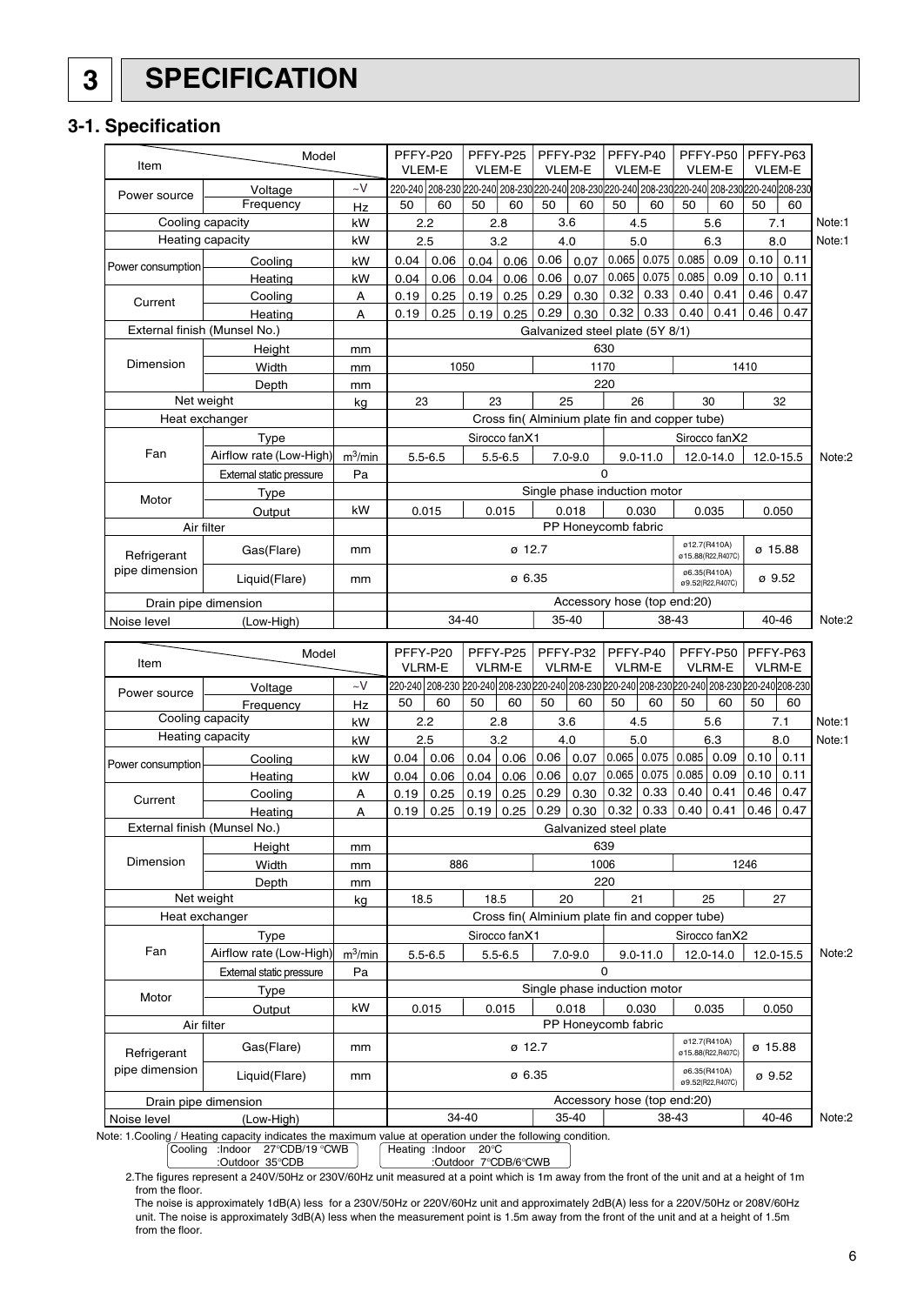# **3-2. Electrical parts specification**

| Model<br>Parts<br>name                               | Symbol             | PFFY-P20<br>VLEM-E<br>VLRM-E                                                                                                                                    | PFFY-P25<br>/VLEM-E<br>VLRM-E                                                                                                                                            | PFFY-P32<br>VLEM-E<br>VLRM-E              | PFFY-P40<br>/VLEM-E<br>VLRM-E                                              | PFFY-P50<br>/VLEM-E<br>VLRM-E            | PFFY-P63<br>VLEM-E<br>VLRM-E              |  |  |  |
|------------------------------------------------------|--------------------|-----------------------------------------------------------------------------------------------------------------------------------------------------------------|--------------------------------------------------------------------------------------------------------------------------------------------------------------------------|-------------------------------------------|----------------------------------------------------------------------------|------------------------------------------|-------------------------------------------|--|--|--|
| Tranrsformer                                         | Т                  |                                                                                                                                                                 | (Primary) 50/60Hz 220-240V<br>(Secondary) (18.4V 1.7A)                                                                                                                   |                                           |                                                                            |                                          |                                           |  |  |  |
| Room<br>temperature<br>thermistor                    | TH <sub>21</sub>   |                                                                                                                                                                 | Resistance 0°C/15kΩ,10°C/9.6kΩ,20°C/6.3kΩ,25°C/5.4kΩ,30°C/4.3kΩ,40°C/3.0kΩ                                                                                               |                                           |                                                                            |                                          |                                           |  |  |  |
| Liquid pipe<br>thermistor                            | TH <sub>22</sub>   |                                                                                                                                                                 |                                                                                                                                                                          |                                           | Resistance 0°C/15kΩ,10°C/9.6kΩ,20°C/6.3kΩ,25°C/5.4kΩ,30°C/4.3kΩ,40°C/3.0kΩ |                                          |                                           |  |  |  |
| Gas pipe<br>thermistor                               | TH <sub>23</sub>   |                                                                                                                                                                 | Resistance $0^{\circ}C/15k\Omega$ , $10^{\circ}C/9.6k\Omega$ , $20^{\circ}C/6.3k\Omega$ , $25^{\circ}C/5.4k\Omega$ , $30^{\circ}C/4.3k\Omega$ , $40^{\circ}C/3.0k\Omega$ |                                           |                                                                            |                                          |                                           |  |  |  |
| Fuse<br>(Indoor con-<br>troller board)               | <b>FUSE</b>        |                                                                                                                                                                 | 250V 6.3A                                                                                                                                                                |                                           |                                                                            |                                          |                                           |  |  |  |
| Fan motor<br>(with Inner-<br>thermostat)             |                    | 4-pole<br>MF1,2 OUTPUT 15W<br>CU-0206B-A                                                                                                                        | 4-pole<br><b>OUTPUT 15W</b><br>CU-0206B-A                                                                                                                                | 4-pole<br><b>OUTPUT 18W</b><br>CU-0207B-A | 4-pole<br>OUTPUT 30W<br>CU-0303B-A                                         | 4-pole<br>OUTPUT 35W<br><b>CRC4415AB</b> | 4-pole<br><b>OUTPUT 50W</b><br>CU-0507B-A |  |  |  |
| Inner-<br>thermostat/<br>thermal fuse<br>(Fan motor) |                    |                                                                                                                                                                 | <b>FUSE</b><br>OFF 130°C+5°C<br>152°C $^{+5}_{0}$ °C<br>ON $90^{\circ}$ C $\pm$ 20 $^{\circ}$ C<br><b>CUT OFF</b>                                                        |                                           |                                                                            |                                          |                                           |  |  |  |
| Fan motor<br>capacitor                               | C <sub>1</sub>     |                                                                                                                                                                 | $2.0 \mu F$<br>$2.5\mu F$<br>1.5µF X 440V<br>x<br>X<br>440V<br>440V                                                                                                      |                                           |                                                                            |                                          |                                           |  |  |  |
| Linear<br>expansion valve                            | LEV                | DC12V Stepping motor drive port dimension ø3.2<br>(0~1800pulse <at outdoor="" r410a="" unit="">, 0~2000pulse <at other="" outdoor="" the="" unit="">)</at></at> |                                                                                                                                                                          |                                           |                                                                            |                                          |                                           |  |  |  |
| Power supply<br>terminal bed                         | TB2                |                                                                                                                                                                 |                                                                                                                                                                          | (L,N, $\circledast$ ) 330V 30A            |                                                                            |                                          |                                           |  |  |  |
| Transmission<br>terminal bed                         | TB5<br><b>TB15</b> |                                                                                                                                                                 | $(1,2)$ , (M1, M2, S) 300V 10A                                                                                                                                           |                                           |                                                                            |                                          |                                           |  |  |  |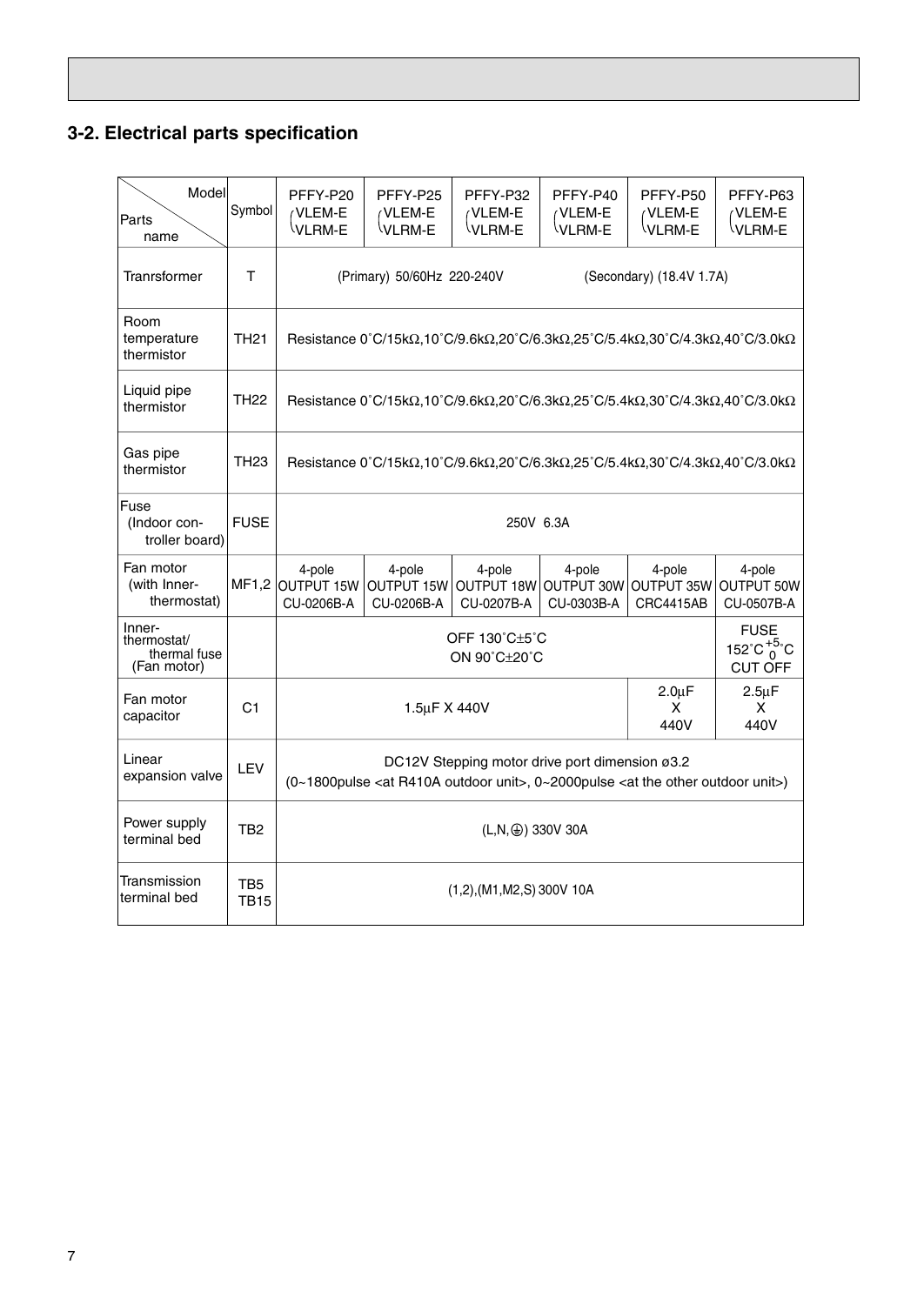# **PFFY-P20·25·32·40·50·63VLEM-E** Unit:mm

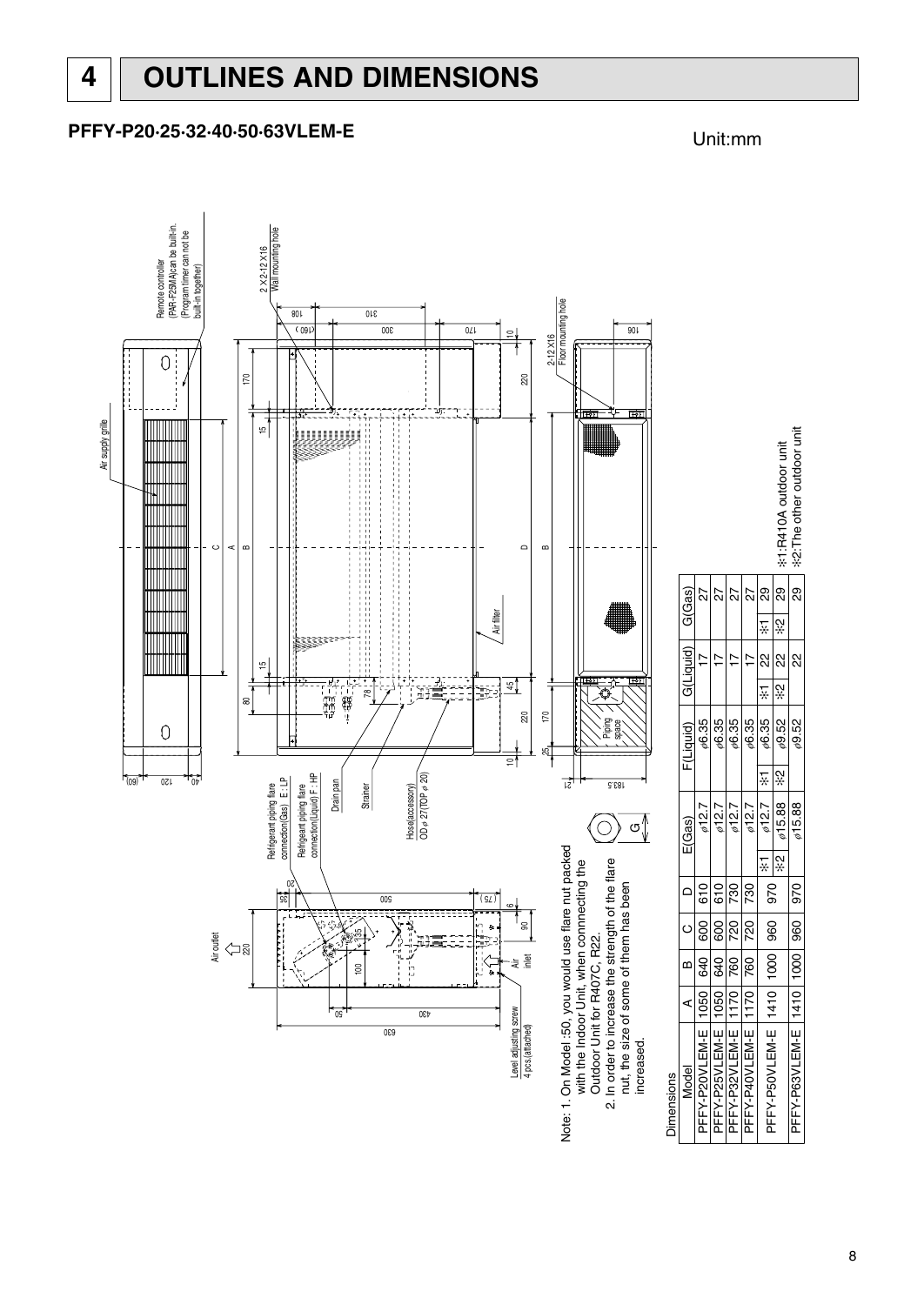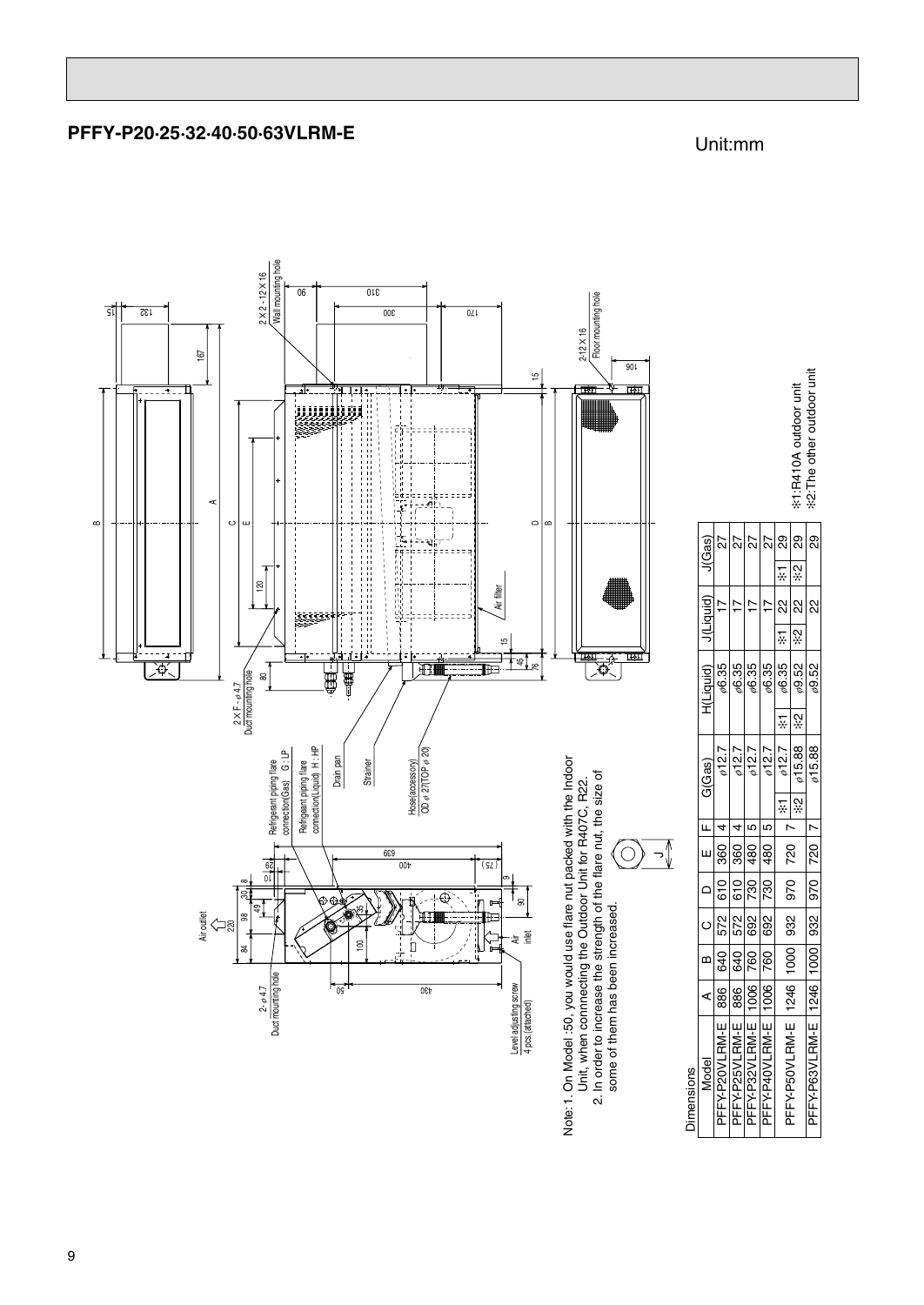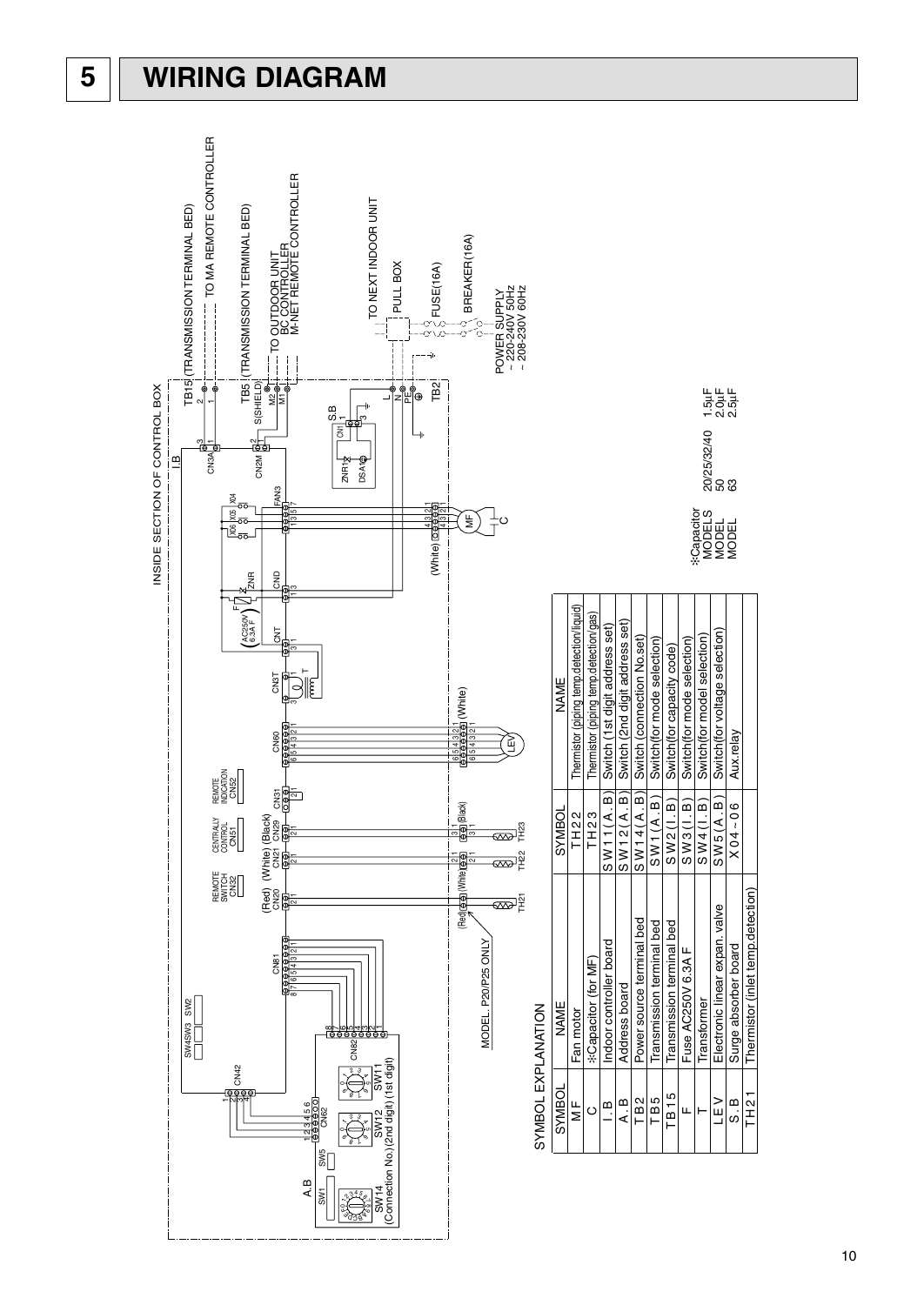

| Item        | PFFY-P20,25,32,40VLEM-E<br>PFFY-P20,25,32,40VLRM-E | PFFY-P50VLEM-E<br>PFFY-P50VLRM-E                                            | PFFY-P63VLEM-E<br>PFFY-P63VLRM-E |
|-------------|----------------------------------------------------|-----------------------------------------------------------------------------|----------------------------------|
| Gas pipe    | $\emptyset$ 12.7 <1/2F>                            | $\phi$ 12.7 <1/2F> (R410A)<br>  ø 15.88 <5/8F> (R22,R407C)                  | $\phi$ 15.88 < 5/8F >            |
| Liquid pipe | $\phi$ 6.35 < 1/4F >                               | $\varphi$ 6.35 < 1/4F > (R410A)<br>$\varnothing$ 9.52 < 3/8F > (R22, R407C) | $\omega$ 9.52 < 3/8F >           |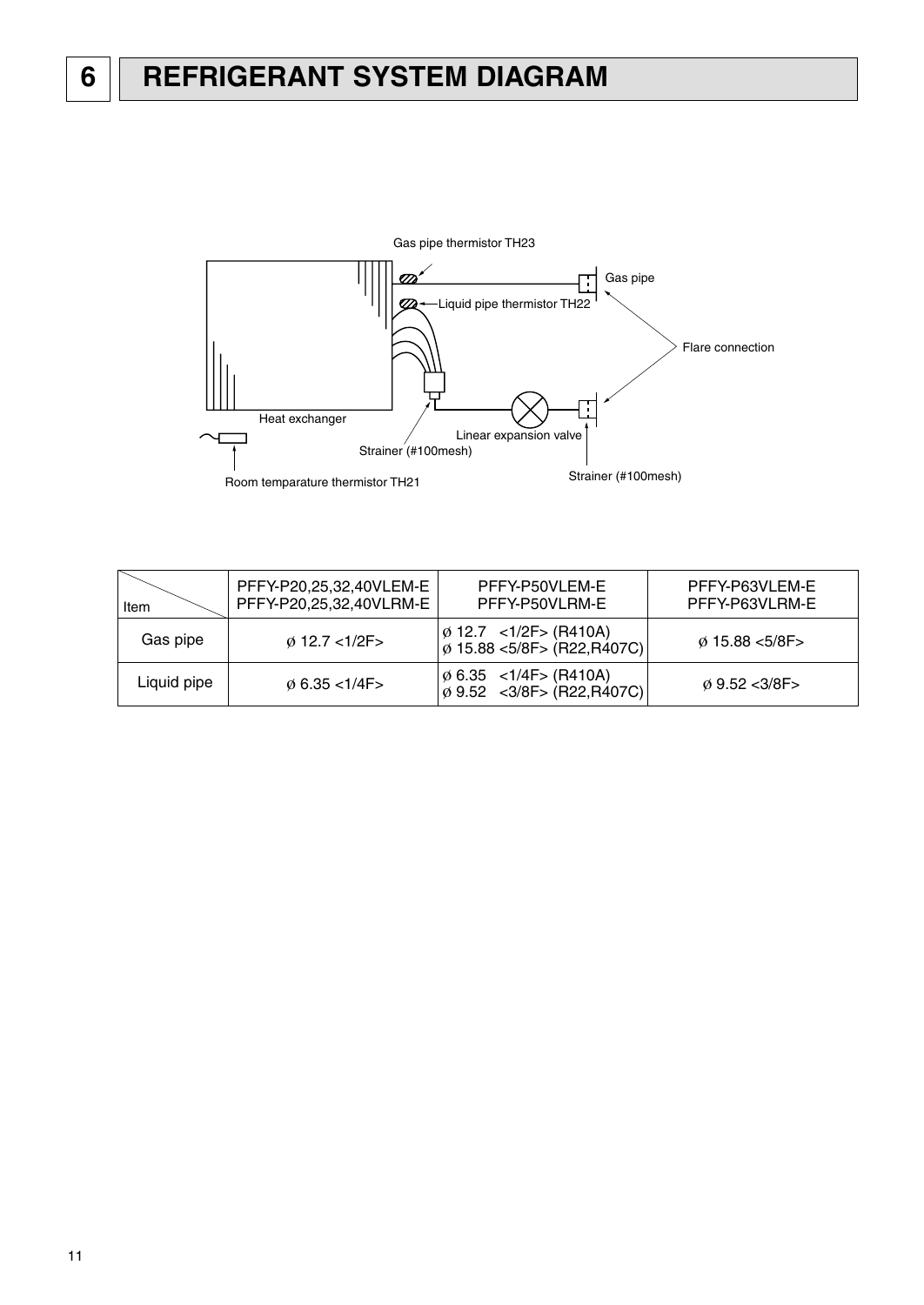# **7-1. How to check the parts**

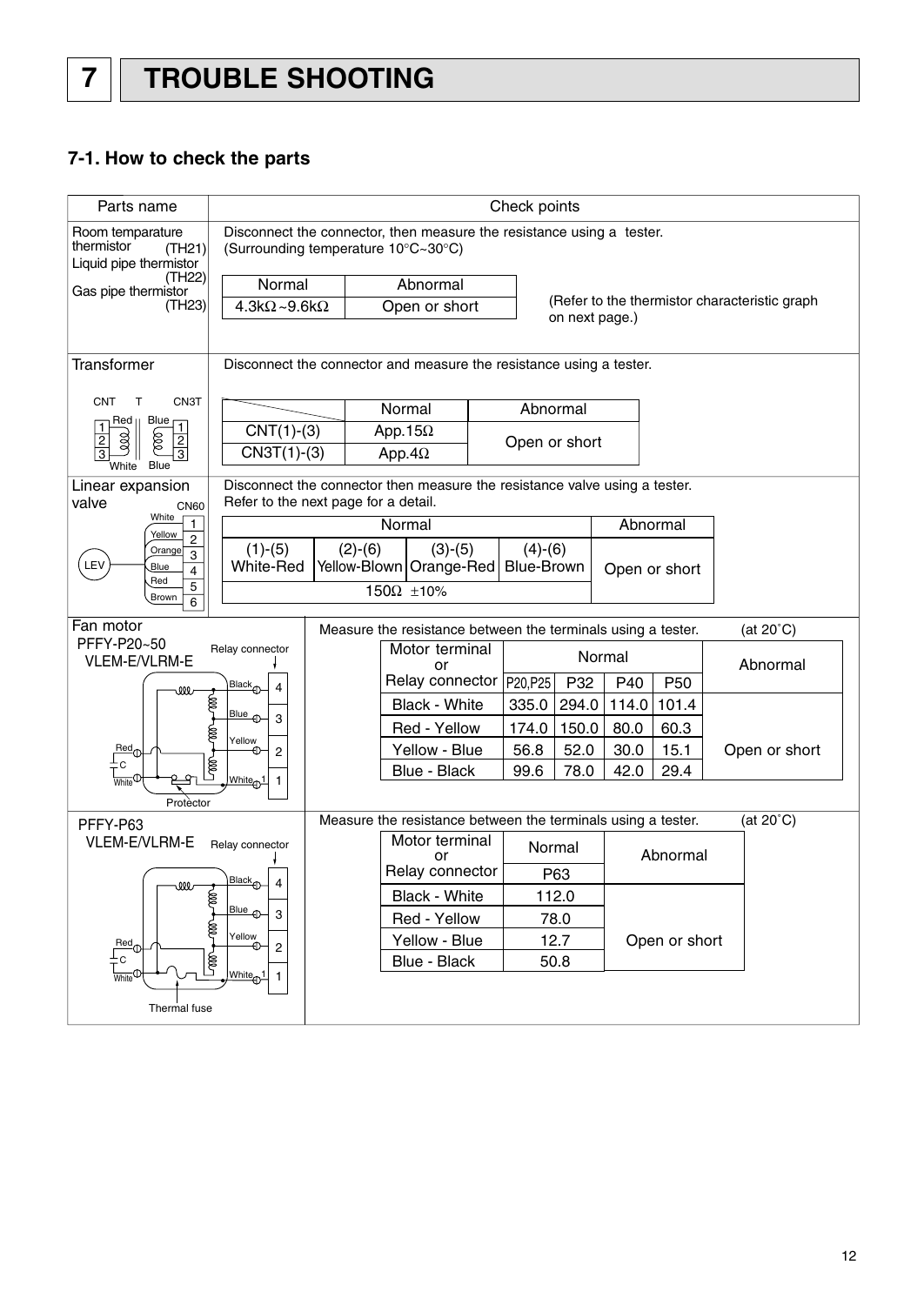

# Linear expansion valve

### 1 **Operation summary of the linear expansion valve.**

• Linear expansion valve open/close through stepping motor after receiving the pulse signal from the indoor controller board.

• Valve position can be changed in proportion to the number of pulse signal.

<Connection between the indoor controller board and the linear expasion valve>

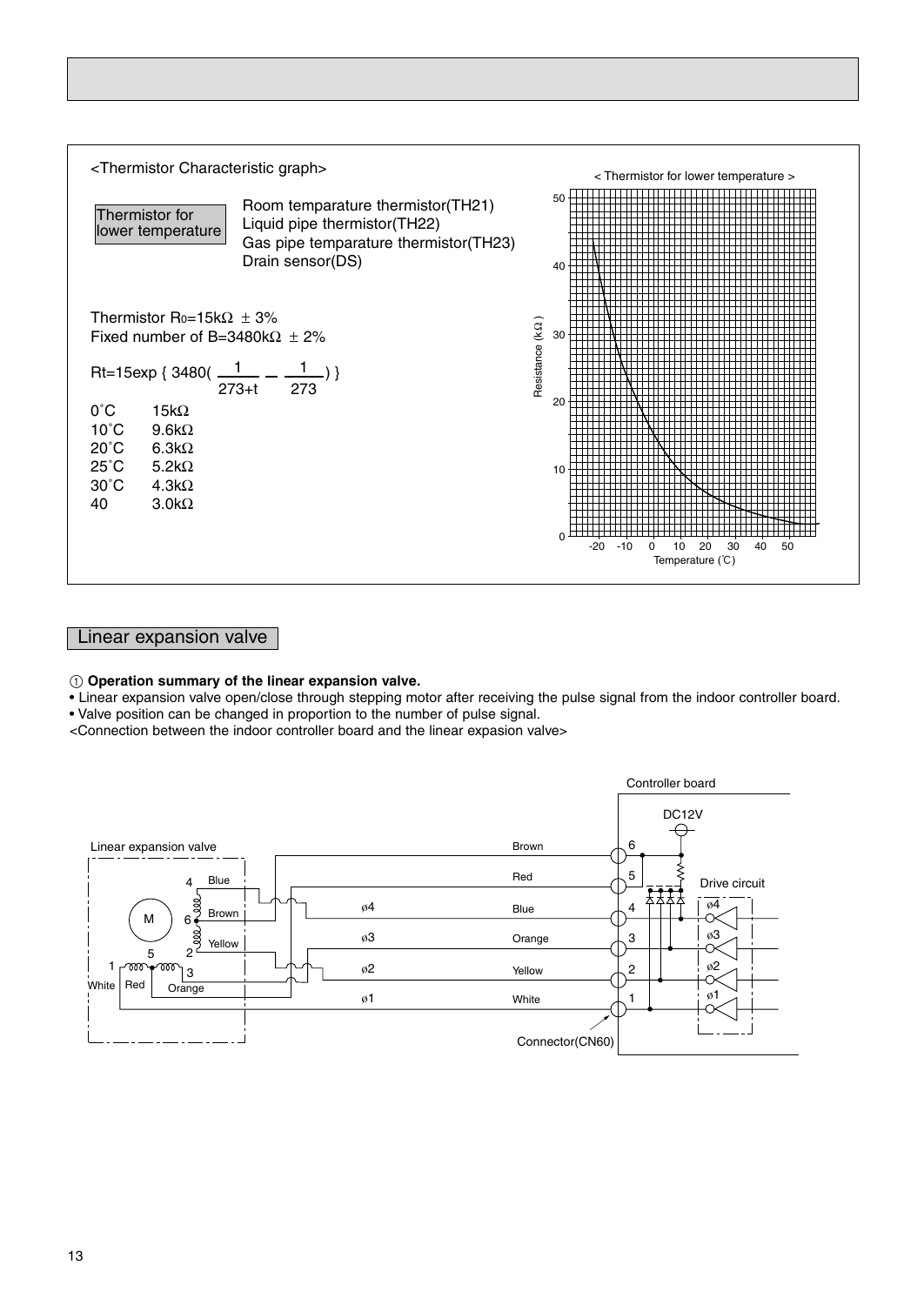### **<Output pulse signal and the valve operation>**

| Output  |            |            | Output     |            |
|---------|------------|------------|------------|------------|
| (Phase) |            | 2          | 3          |            |
| ø1      | ON         | <b>OFF</b> | <b>OFF</b> | ON         |
| ø2      | ON         | ON         | <b>OFF</b> | <b>OFF</b> |
| ø3      | <b>OFF</b> | ON         | ON         | <b>OFF</b> |
| ø4      | <b>OFF</b> | OFF        | ΟN         | ON         |

➁ Linear expansion valve operation



Closing a valve :  $1 \rightarrow 2 \rightarrow 3 \rightarrow 4 \rightarrow 1$ Opening a valve :  $4 \rightarrow 3 \rightarrow 2 \rightarrow 1 \rightarrow 4$ 

The output pulse shifts in above order.

- 1. When linear expansion valve operation stops, all output phase ✻ become OFF.
- 2. At phase interruption or when phase does not shift in order, motor does not rotate smoothly and motor will locks and vibrates.
- When the switch is turned on, 2200 pulse closing valve signal ✻ will be send till it goes to  $\bigcirc$  point in order to define the valve position.

When the valve move smoothly, there is no noise or vibration occurring from the linear expansion valve : however, when the pulse number moves from  $\oplus$  to  $\oplus$  or when the valve is locked, more noise can be heard than normal situation.

- ✻ Noise can be detected by placing the ear against the screw driver handle while putting the screw driver to the linear expansion valve.
- ❈1:1800pulse at R410A outdoor unit. 2000pulse at the other outdoor unit.

| Symptom                                                                     | Check points                                                                                                                                                                                                                                                                                                                                                                                                                                                                                                                                                                                                                                                                                                                                                                                                                                                                        | Countermeasures                                                                    |  |  |
|-----------------------------------------------------------------------------|-------------------------------------------------------------------------------------------------------------------------------------------------------------------------------------------------------------------------------------------------------------------------------------------------------------------------------------------------------------------------------------------------------------------------------------------------------------------------------------------------------------------------------------------------------------------------------------------------------------------------------------------------------------------------------------------------------------------------------------------------------------------------------------------------------------------------------------------------------------------------------------|------------------------------------------------------------------------------------|--|--|
| Operation circuit fail-<br>ure of the micro<br>processor.                   | Disconnect the connector on the controller board, then con-<br>nect LED for checking.<br>① 6<br>① 5<br>ጠ 4<br>ന 3<br><u>ጠ 2</u><br>×<br>ጠ 1<br>ы<br>LED<br>1kΩ<br>Pulse signal will be sent out for 10 seconds as soon as the<br>main switch is turn on. If there is LED with lights on or lights<br>off, it means the operation circuit is abnormal.                                                                                                                                                                                                                                                                                                                                                                                                                                                                                                                               | Exchange the indoor con-<br>troller board at drive circuit<br>failure.             |  |  |
| Linear expansion<br>valve mechanism is<br>locked.                           | Motor will idle and make ticking noise when motor is operated<br>while the linear expansion valve is locked. This ticking sound<br>is the sign of the abnormality.                                                                                                                                                                                                                                                                                                                                                                                                                                                                                                                                                                                                                                                                                                                  | Exchange the linear<br>expansion vale.                                             |  |  |
| Short or breakage of<br>the motor coil of the<br>linear expansion<br>valve. | Measure the resistance between the each coil (red-white,<br>red-orange, brown-yellow, brown-blue) using a tester. It is<br>normal if the resistance is in the range of $150\Omega \pm 10\%$ .                                                                                                                                                                                                                                                                                                                                                                                                                                                                                                                                                                                                                                                                                       | Exchange the linear<br>expansion valve.                                            |  |  |
| Valve doesn't close<br>completely (thermis-<br>tor leaking).                | To check the linear expansion valve, operate the indoor unit in If large amount of refriger-<br>fan mode and at the same time operate other indoor units in<br>cooling mode, then check the pipe temperature <liquid pipe<br="">temperature&gt; of the indoor unit by the out-<br/>door multi controller board operation moni-<br/>tor. During fan operation, linear expansion<br/>valve is closed completely and if there are<br/>Thermistor<br/>some leaking, detecting temperature of the<br/>(TH<sub>21</sub>)<br/>thermistor will go lower. If the detected<br/>Linear<br/>expansion<br/>temperature is much lower than the temper-<br/>valve<br/>ature indicated in the remote controller, it<br/>means the valve is not closed all the way. It is not necessary<br/>to exchange the linear expansion valve, if the leakage is small<br/>and not making any trouble.</liquid> | ation is leaked, exchange<br>the linear expansion valve.                           |  |  |
| Wrong connection of<br>the connector or<br>contact failure.                 | Check the color of lead wire and missing terminal of the con-<br>nector.                                                                                                                                                                                                                                                                                                                                                                                                                                                                                                                                                                                                                                                                                                                                                                                                            | Disconnect the connector<br>at the controller board,<br>then check the continuity. |  |  |

### ➂ Trouble shooting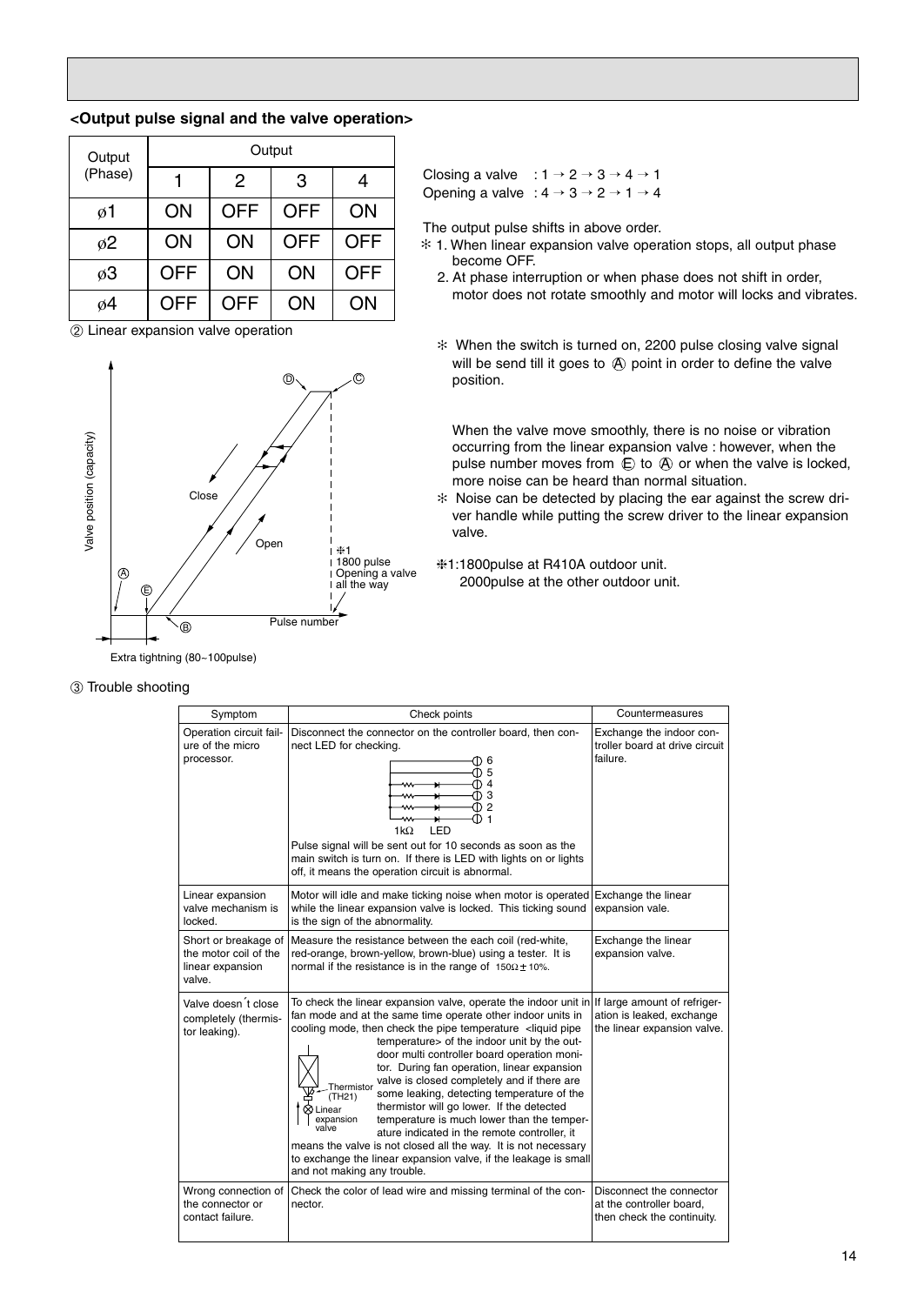**7-2. Setting of address switch Theory of Make sure that power source is turning off.** 



**1)In case using network remote controller, address is set by rotary switches.(SW11,SW12)** \* It is not necessary setting address in case of using unit remote controller.

# **Indoor unit do not run without address setting in field.**

- **2) Indoor unit address setting rule is different by each field work. Refer to install manual of outdoor unit , operate the address setting.**
- **3)Setting the address is combination of SW11(1st digit address setting) and SW12(2nd digit address setting).** Address " 3 " setting is composed SW11 " 3 " and SW12 " 0 " . Address " 25 " setting is composed SW11 " 5 " and SW12 " 2 " .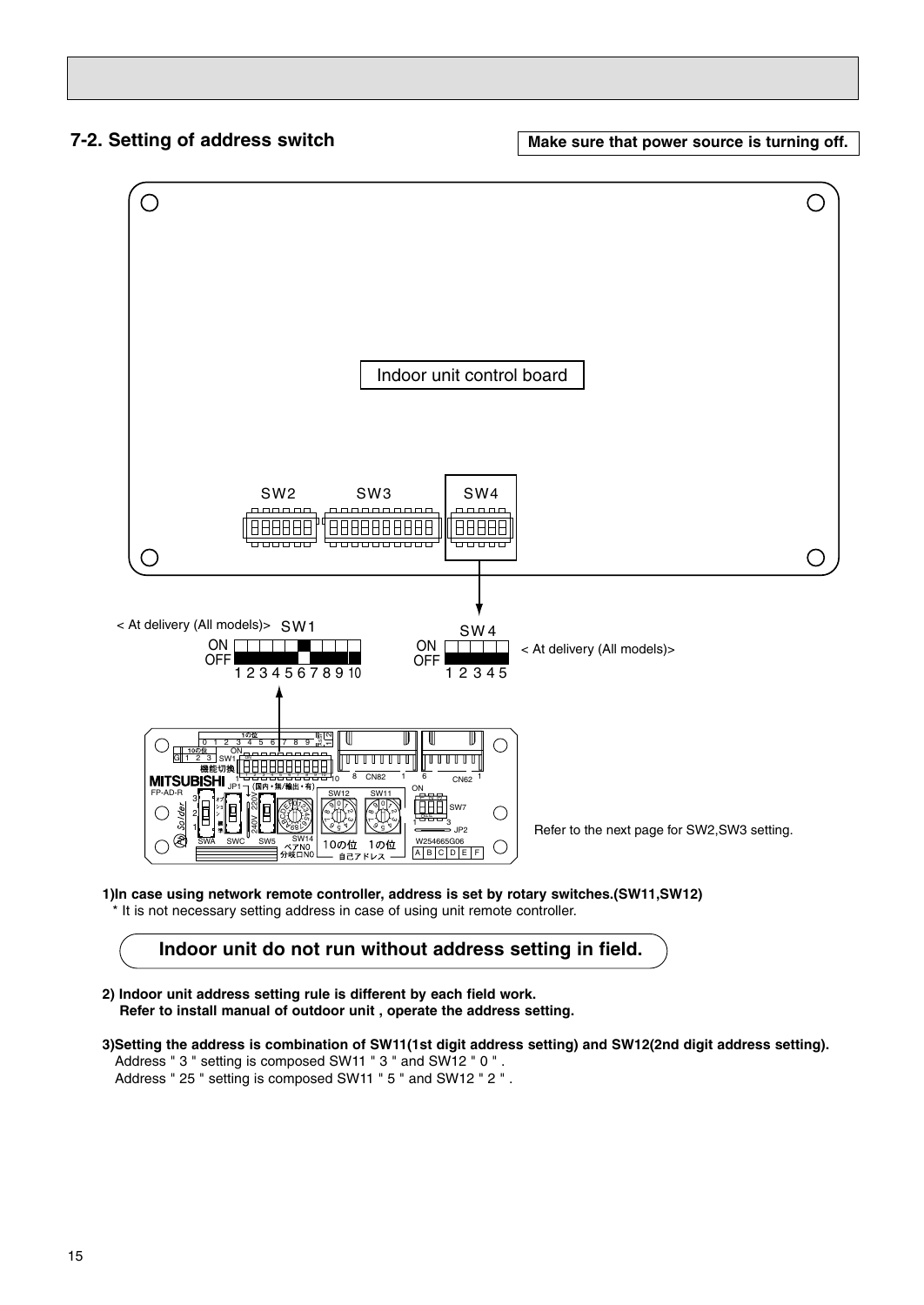|                                                   |                |                                                                     |                                                                                                                                                                                                                          |                                        | Operation by switch |                                      |                    |                                                     | Remarks                                               |  |  |
|---------------------------------------------------|----------------|---------------------------------------------------------------------|--------------------------------------------------------------------------------------------------------------------------------------------------------------------------------------------------------------------------|----------------------------------------|---------------------|--------------------------------------|--------------------|-----------------------------------------------------|-------------------------------------------------------|--|--|
| Switch                                            | Pole           |                                                                     |                                                                                                                                                                                                                          | Function                               | ON                  |                                      |                    | <b>OFF</b>                                          |                                                       |  |  |
|                                                   | 1              | Thermistor <intake temperature<br="">detection&gt;position</intake> |                                                                                                                                                                                                                          |                                        |                     | Built-in remote controller           | Indoor unit        |                                                     | Address board                                         |  |  |
|                                                   | $\overline{c}$ |                                                                     |                                                                                                                                                                                                                          | Filter crogging detection              | Provided            |                                      |                    | Not provided                                        | <at delivery=""></at>                                 |  |  |
|                                                   | 3              | <b>Filter life</b>                                                  |                                                                                                                                                                                                                          |                                        | 2,500hr             |                                      | 100hr              |                                                     | ON <b>IIIIII</b> III<br>OFF<br>12345678910            |  |  |
|                                                   | 4              | Air intake                                                          |                                                                                                                                                                                                                          |                                        | Effective           |                                      |                    | Not effective                                       |                                                       |  |  |
| SW <sub>1</sub><br>Mode                           | 5              | Remote indication switching                                         |                                                                                                                                                                                                                          |                                        |                     | Thermostat ON signal indication      |                    | Fan output indication                               |                                                       |  |  |
| Selection                                         | 6              | Humidifier control                                                  |                                                                                                                                                                                                                          |                                        |                     | Always operated while the heat is ON |                    | Operated depends on the condition                   |                                                       |  |  |
|                                                   | 7              |                                                                     | Air flow st                                                                                                                                                                                                              |                                        | Low                 |                                      | Extra low          |                                                     |                                                       |  |  |
|                                                   | 8              | Heat thermostat OFF                                                 |                                                                                                                                                                                                                          |                                        | Setting air flow    |                                      |                    | Reset to SW1-7                                      |                                                       |  |  |
|                                                   | 9              |                                                                     | Auto reset function                                                                                                                                                                                                      |                                        | Effective           |                                      |                    | Not effective                                       |                                                       |  |  |
|                                                   | 10             | Power ON/OFF                                                        |                                                                                                                                                                                                                          |                                        | Effective           |                                      |                    | Not effective                                       |                                                       |  |  |
|                                                   |                |                                                                     | <b>MODELS</b>                                                                                                                                                                                                            | SW <sub>2</sub>                        | <b>MODELS</b>       | SW <sub>2</sub>                      | <b>MODELS</b>      | SW <sub>2</sub>                                     | Indoor controller board                               |  |  |
| SW <sub>2</sub>                                   |                |                                                                     | PFFY-<br>P20VLEM-E                                                                                                                                                                                                       | ON <b>DESCRIPTION</b><br>OFF<br>123456 | PFFY-<br>P25VLEM-E  | ON<br>ww<br>OFF $\Box$<br>123456     | PFFY-<br>P32VLEM-E | ON<br>and the state<br>OFF<br>123456                | Set while the unit is off.<br><at delivery=""></at>   |  |  |
| Capacity<br>code<br>setting                       | $1 - 6$        |                                                                     | PFFY-<br>P40VLEM-E                                                                                                                                                                                                       | ON $\Box$<br>OFF<br>123456             | PFFY-<br>P50VLEM-E  | ON<br>OFF                            | PFFY-<br>P63VLEM-E | ON I<br>. .<br>OFF                                  | Set for each capacity.                                |  |  |
|                                                   |                |                                                                     | PFFY-<br>P20VLRM-E                                                                                                                                                                                                       | ON              <br>OFF<br>123456      | PFFY-<br>P25VLRM-E  | ON  <br>.<br>OFF<br>1 2 3 4 5 6      | PFFY-<br>P32VLRM-E | ON<br>and the state<br>OFF<br>a kata<br>1 2 3 4 5 6 |                                                       |  |  |
|                                                   |                |                                                                     | PFFY-<br>P40VLRM-E                                                                                                                                                                                                       | ON              <br>OFF<br>123456      | PFFY-<br>P25VLRM-E  | $ON$    <br>OFF<br>23456             | PFFY-<br>P63VLRM-E | ON  <br>OFF <sub>[</sub>                            |                                                       |  |  |
|                                                   | 1              |                                                                     | Heat pump/Cool only                                                                                                                                                                                                      |                                        |                     | Cooling only                         |                    | Heat pump                                           | Indoor controller board                               |  |  |
|                                                   | $\overline{2}$ |                                                                     | Louver                                                                                                                                                                                                                   |                                        | Available           |                                      |                    | Not available                                       | Set while the unit is off.                            |  |  |
|                                                   | 3              |                                                                     | Vane                                                                                                                                                                                                                     |                                        | Available           |                                      |                    | Not available                                       | <at delivery=""></at>                                 |  |  |
| SW <sub>3</sub><br>Function                       | $\overline{4}$ |                                                                     | Vane swing function                                                                                                                                                                                                      |                                        | Available           |                                      |                    | Not available                                       | ON THEFT<br>OFF                                       |  |  |
| Selection                                         | 5              | Vane holizontal angle                                               |                                                                                                                                                                                                                          |                                        | Second setting      |                                      | First setting      |                                                     | 12345678                                              |  |  |
|                                                   | 6              |                                                                     |                                                                                                                                                                                                                          | Vane cooling limit angle setting       | Horizontal angle    |                                      | Down blow          |                                                     | Note:1<br>At cooling mode, each                       |  |  |
|                                                   | ı              |                                                                     |                                                                                                                                                                                                                          |                                        |                     |                                      |                    |                                                     | angle can be used only 1<br>hour.                     |  |  |
|                                                   | 8              |                                                                     | Heating 4deg up                                                                                                                                                                                                          |                                        | Not effective       |                                      | Effective          |                                                     |                                                       |  |  |
| SW4<br>Unit<br>Selection                          | 1~4            |                                                                     | ON<br>OFF<br><at delivery=""><br/>1 2 3 4 5</at>                                                                                                                                                                         |                                        |                     |                                      |                    |                                                     | Indoor controller board<br>Set while the unit is off. |  |  |
| SW <sub>5</sub><br>Voltage<br>Selection<br>Note:2 | $\overline{2}$ |                                                                     | Address board<br>If the unit is used at the 230V or 240V area,<br>240V<br>220V<br><at delivery=""><br/>set the voltage to 240V.<br/>220V<br/>240V<br/>If the unit is used at the 220V, set the voltage<br/>to 220V.</at> |                                        |                     |                                      |                    |                                                     |                                                       |  |  |

# **7-3. Function of Dip-switch**

Note 1:The DipSW setting is effective during unit stopping ( remote controller OFF) for SW1,2,3 and 4 commonly and the power source is not required to reset.

2:The DipSW setting is effective during unit stopping ( remote controller OFF ) for SW11,12,14 and 5.

# 7-4. Function the LED of the indoor unit service board

| Symbol           | Silk display              | LED operation under normal state                                        |                        |
|------------------|---------------------------|-------------------------------------------------------------------------|------------------------|
| LED <sub>1</sub> | Main power source         | At applying main power source (indoor unit 200V) $\rightarrow$ Lighting |                        |
| LED2             | Transmission power source | At receiving M-NET transmission power source                            | $\rightarrow$ Lighting |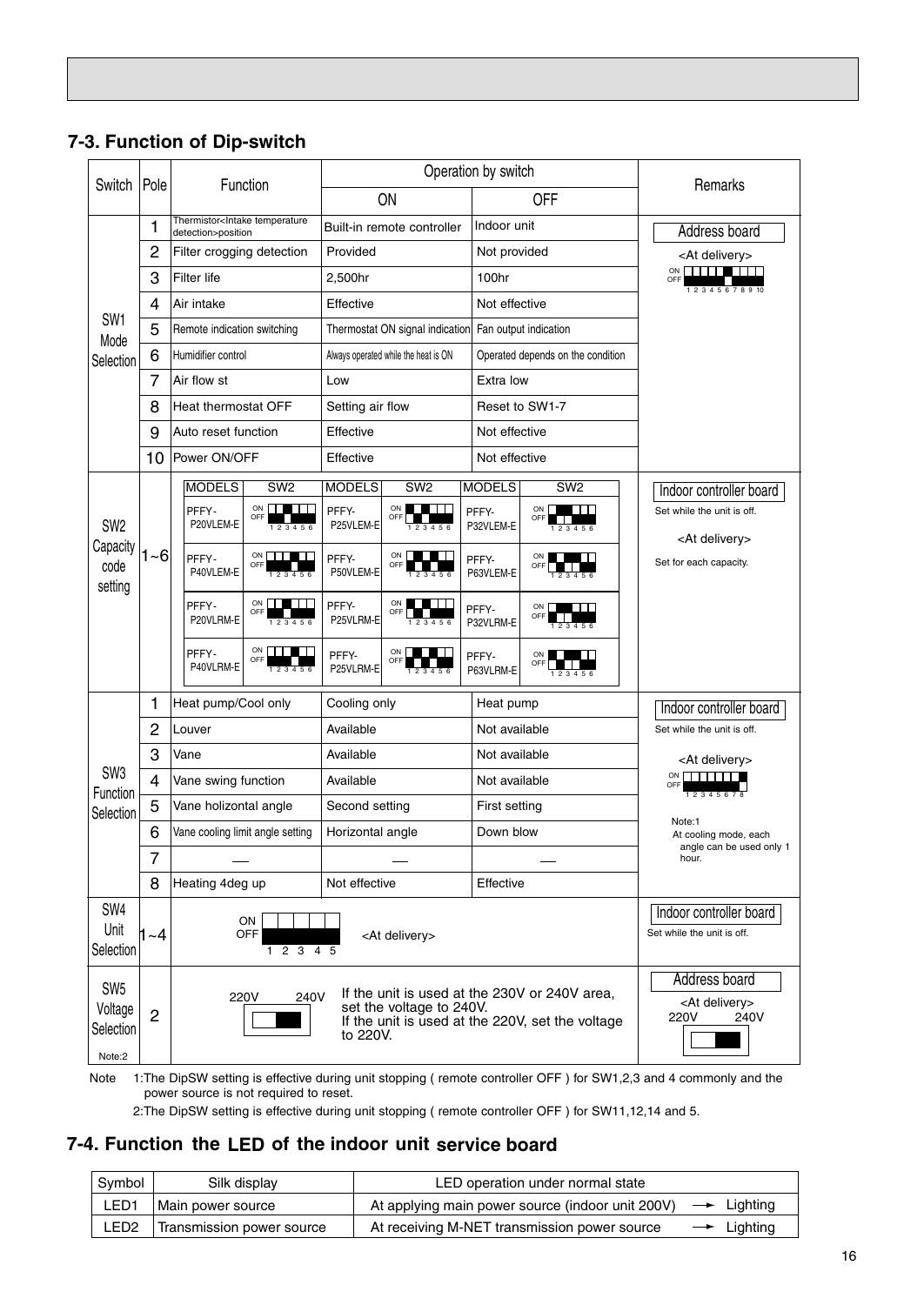# **8 DISASSEMBLY PROCEDURE**

# **8-1 CONTROL BOX (Exposed type PFFY-P-VLEM)** Be careful removing heavy parts.

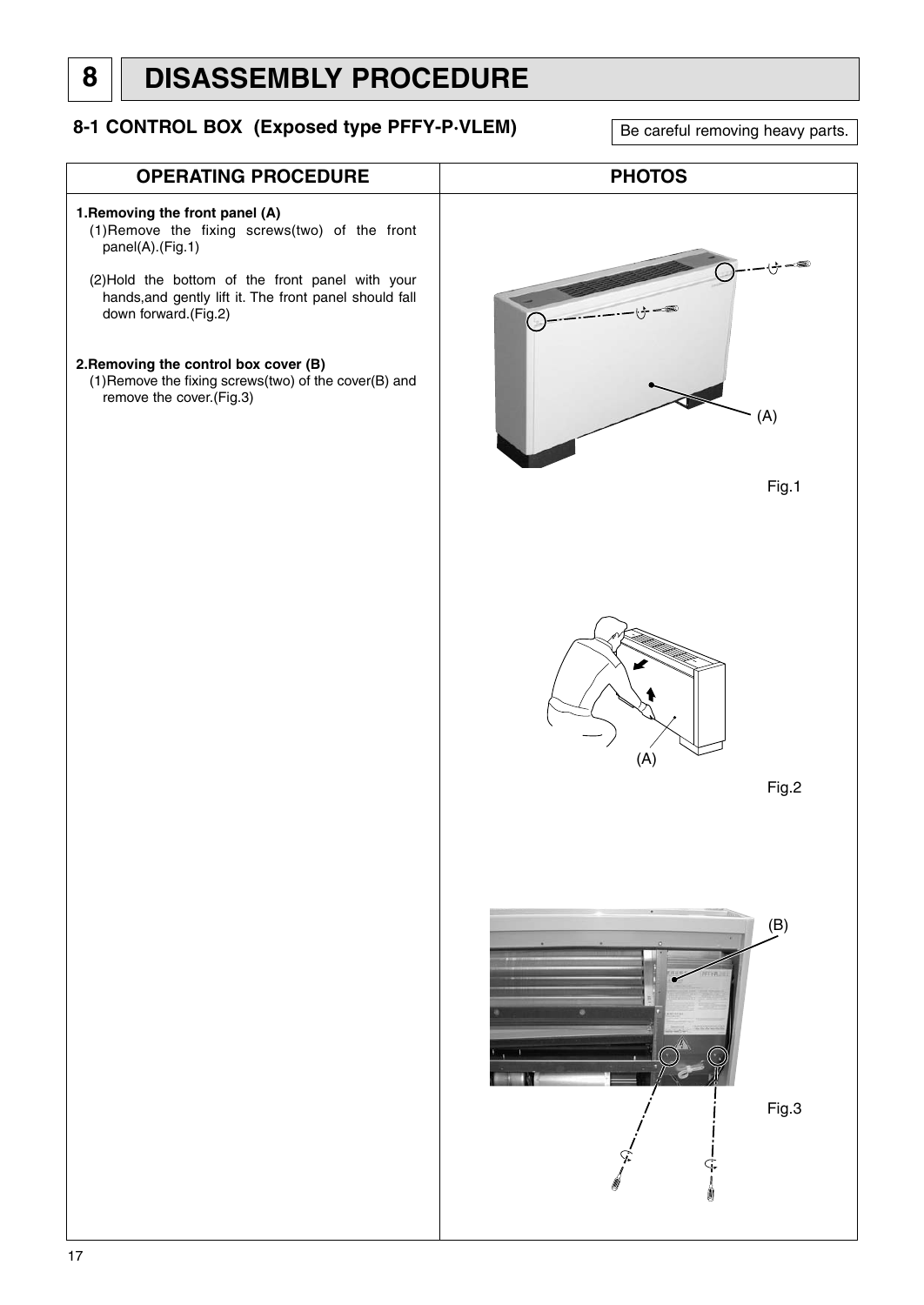# **8-2 THERMISTOR (Gas and liquid piping temperature detection)**

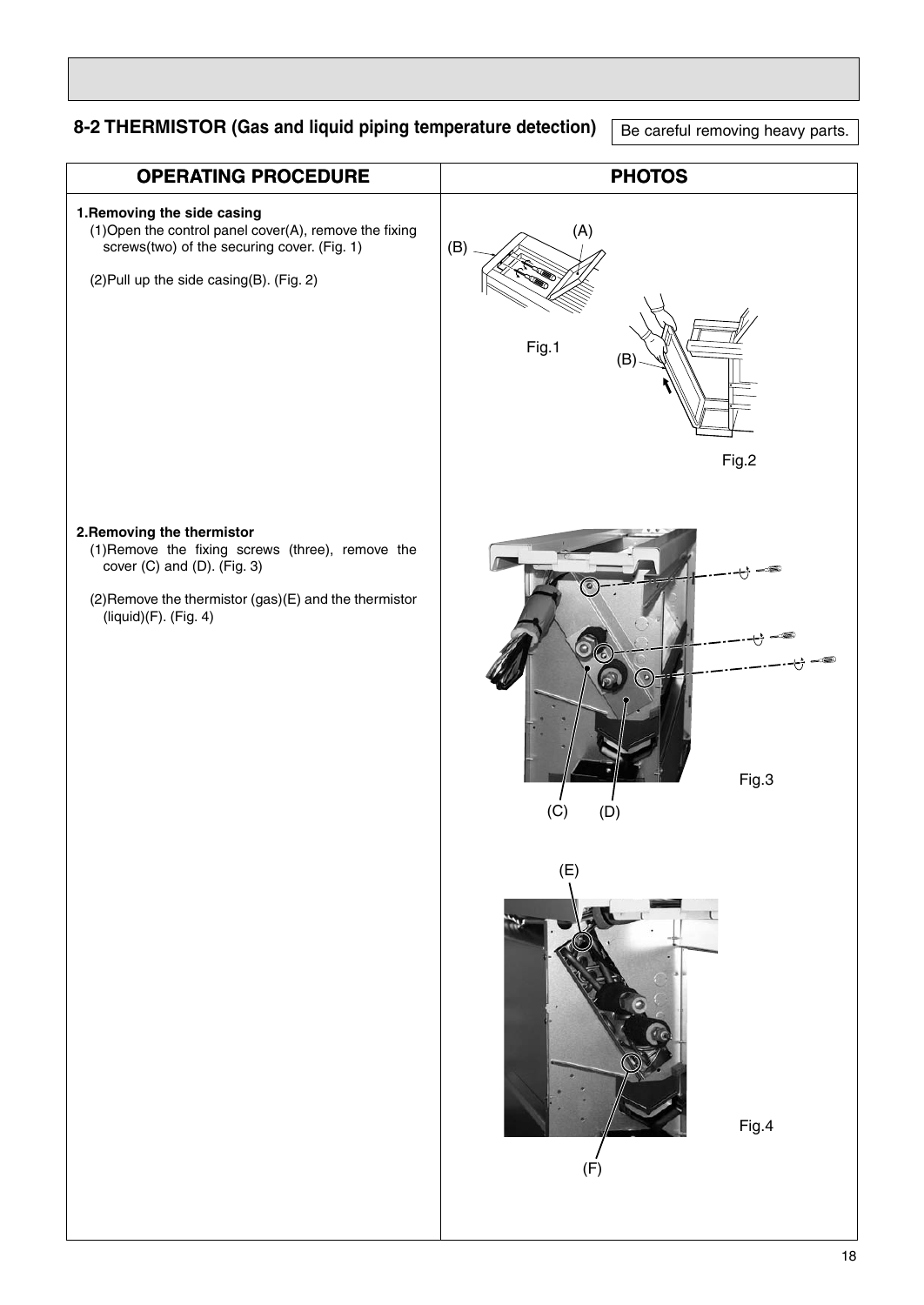# **8-3 THERMISTOR (Intake air temperature detection)**

Be careful removing heavy parts.



# **8-4 DRAINPAN**

| <b>OPERATING PROCEDURE</b>                                                                                                                                           | <b>PHOTOS</b> |
|----------------------------------------------------------------------------------------------------------------------------------------------------------------------|---------------|
| 1. Removing the drainpan<br>(1) Remove the fixing screw of the side frame by the<br>control box. (Fig. 1)<br>(2) Slide the drainpan in the direction of the arrow 1. | Fig.1         |
|                                                                                                                                                                      | (1)<br>Fig.2  |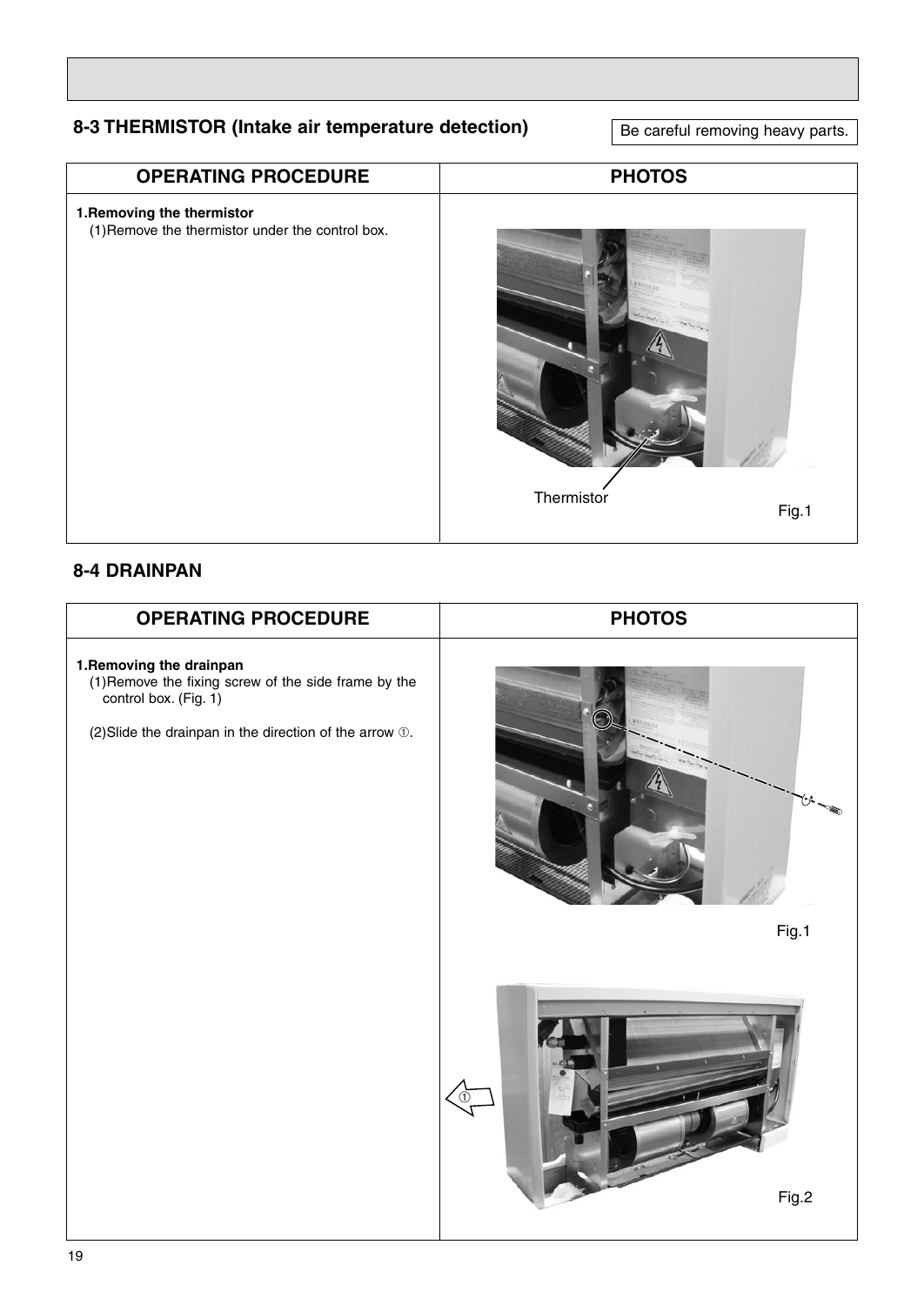# **8-5 FAN and FAN MOTOR**

| <b>OPERATING PROCEDURE</b>                                                                                                                                                                                                                                                                                                                                                                                                                                                                                                                               | <b>PHOTOS</b>                                                                        |
|----------------------------------------------------------------------------------------------------------------------------------------------------------------------------------------------------------------------------------------------------------------------------------------------------------------------------------------------------------------------------------------------------------------------------------------------------------------------------------------------------------------------------------------------------------|--------------------------------------------------------------------------------------|
| 1. Sliding the fan section (Fig.1)<br>(1) Remove the fixing screws(two) (a).<br>(2) Slide the fan section in direction of the arrow 1.<br>2. Removing the fan motor (Fig.2)<br>(1) Remove the fixing screws (two)(b) of the fan cas-<br>$ing(A)$ .<br>(2) Remove the fan motor shaft fixing screw and<br>remove the fan casing(A) and sirroco fan.<br>(3) Remove the fixing screws(two) (c) of the motor fix-<br>tures (two) and remove the motor.<br>Notice: In case of the Model(PFFY-P32~63) stick out<br>the motor shafts on both side of the motor. | (a)<br>$\overline{\mathcal{F}}_{(a)}$                                                |
|                                                                                                                                                                                                                                                                                                                                                                                                                                                                                                                                                          | Fig.1<br>fan motor shaft<br>(A)<br>fixing screw<br>(c)<br>(c)<br>(b)<br>(b)<br>Fig.2 |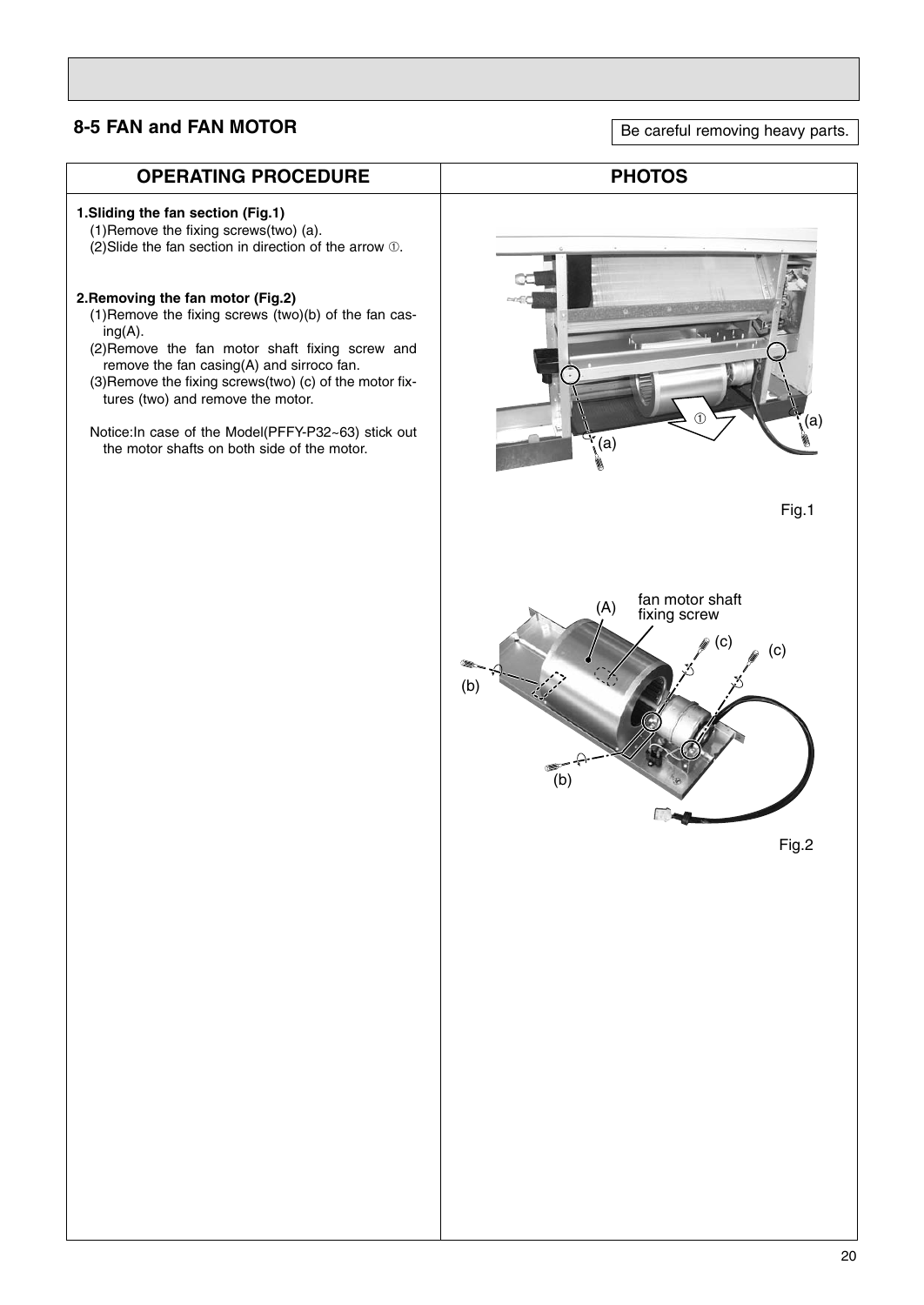# **8-6 HEAT EXCHANGER**

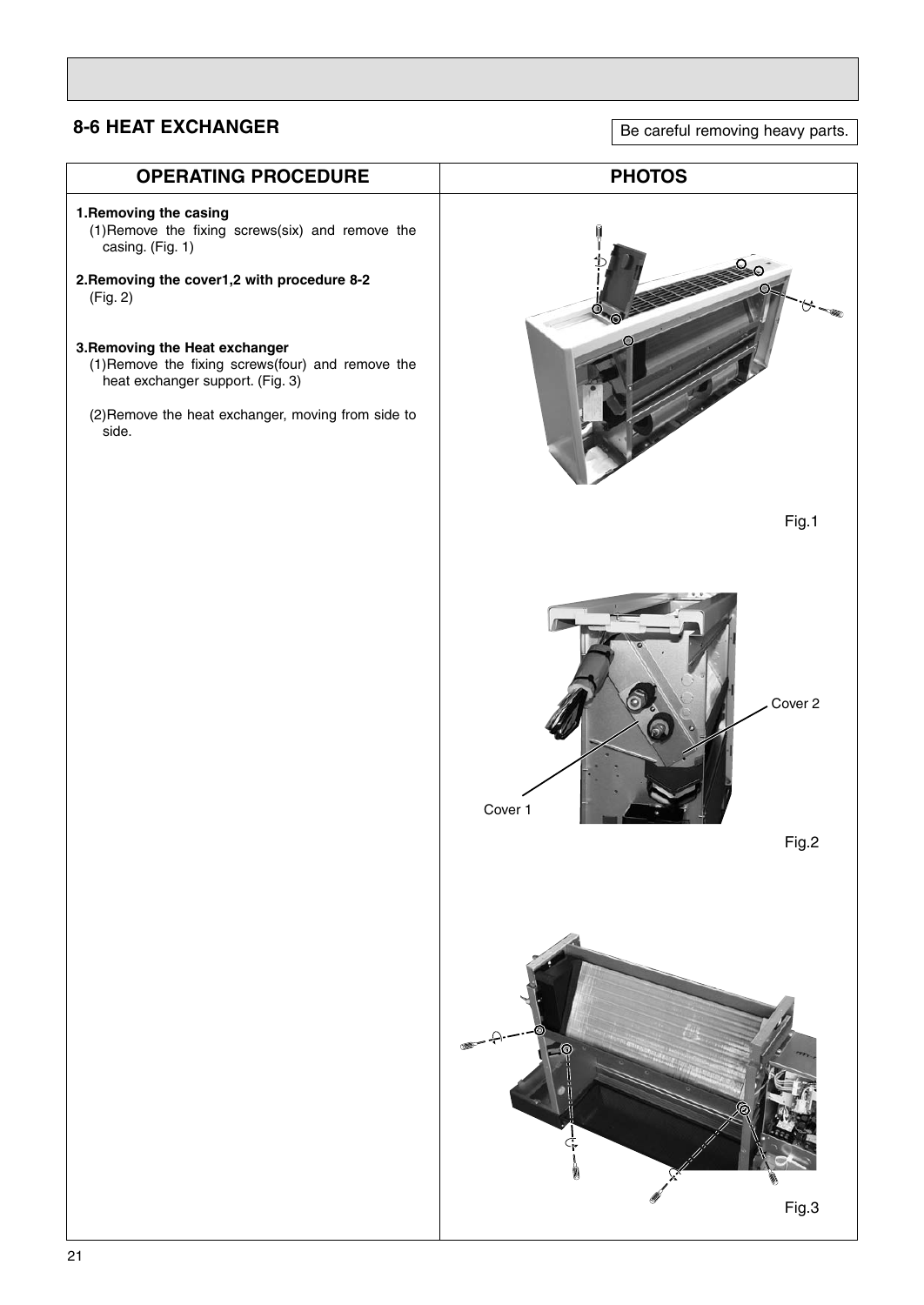# **8-7 CASING (Concealed type PFFY-P·VLRM)**